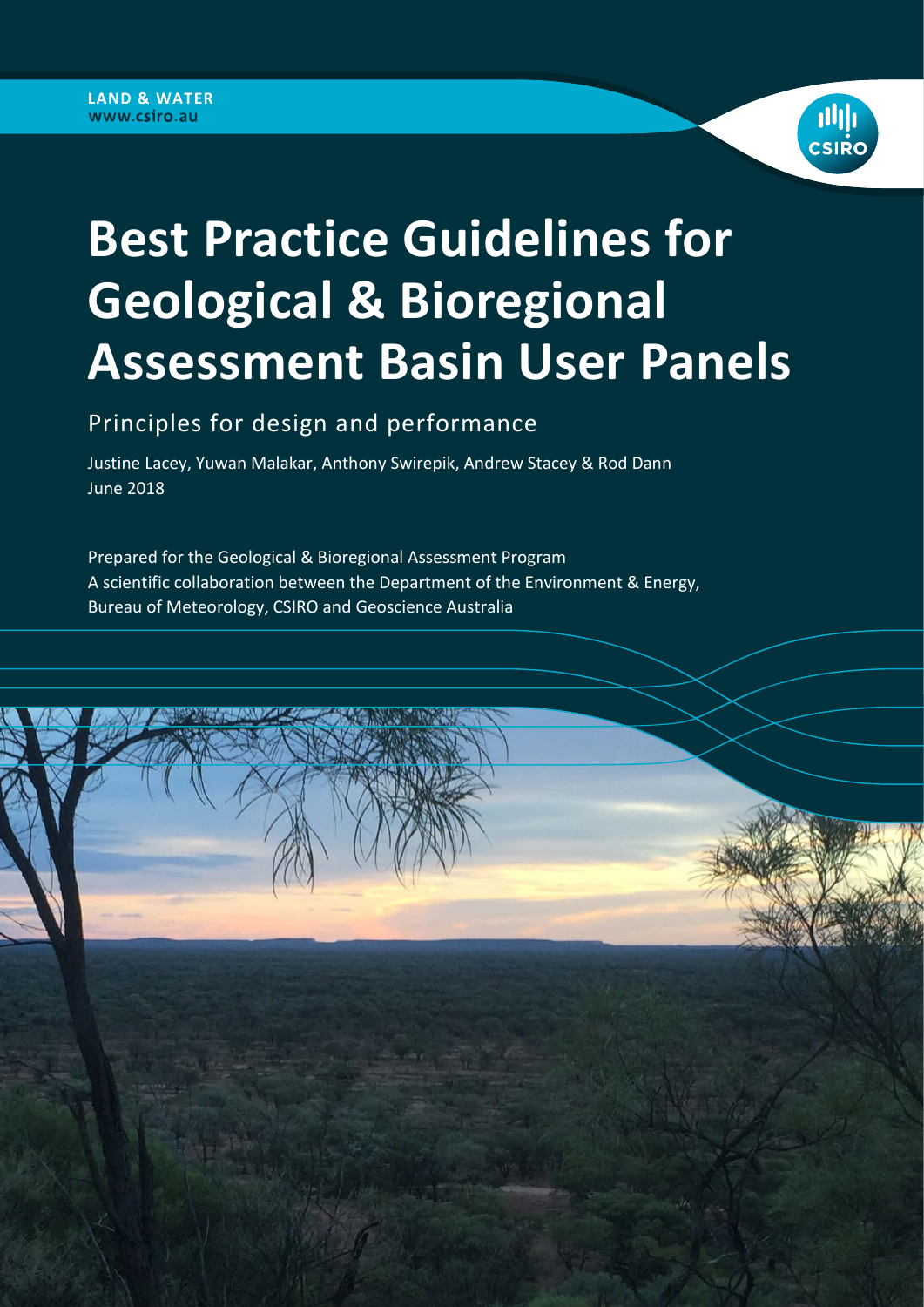#### CSIRO Land & Water

#### Citation

Lacey, J., Malakar, Y., Swirepik, A., Stacey, A. & Dann, R. (2018) Best Practice Guidelines for Geological & Bioregional Assessment Basin User Panels: Principles for design and performance. CSIRO, Australia. EP183006

#### Copyright

© Commonwealth Scientific and Industrial Research Organisation 2018. To the extent permitted by law, all rights are reserved and no part of this publication covered by copyright may be reproduced or copied in any form or by any means except with the written permission of CSIRO.

#### Important disclaimer

CSIRO advises that the information contained in this publication comprises general statements based on scientific research. The reader is advised and needs to be aware that such information may be incomplete or unable to be used in any specific situation. No reliance or actions must therefore be made on that information without seeking prior expert professional, scientific and technical advice. To the extent permitted by law, CSIRO (including its employees and consultants) excludes all liability to any person for any consequences, including but not limited to all losses, damages, costs, expenses and any other compensation, arising directly or indirectly from using this publication (in part or in whole) and any information or material contained in it.

CSIRO is committed to providing web accessible content wherever possible. If you are having difficulties with accessing this document please contact [csiroenquiries@csiro.au.](mailto:csiroenquiries@csiro.au)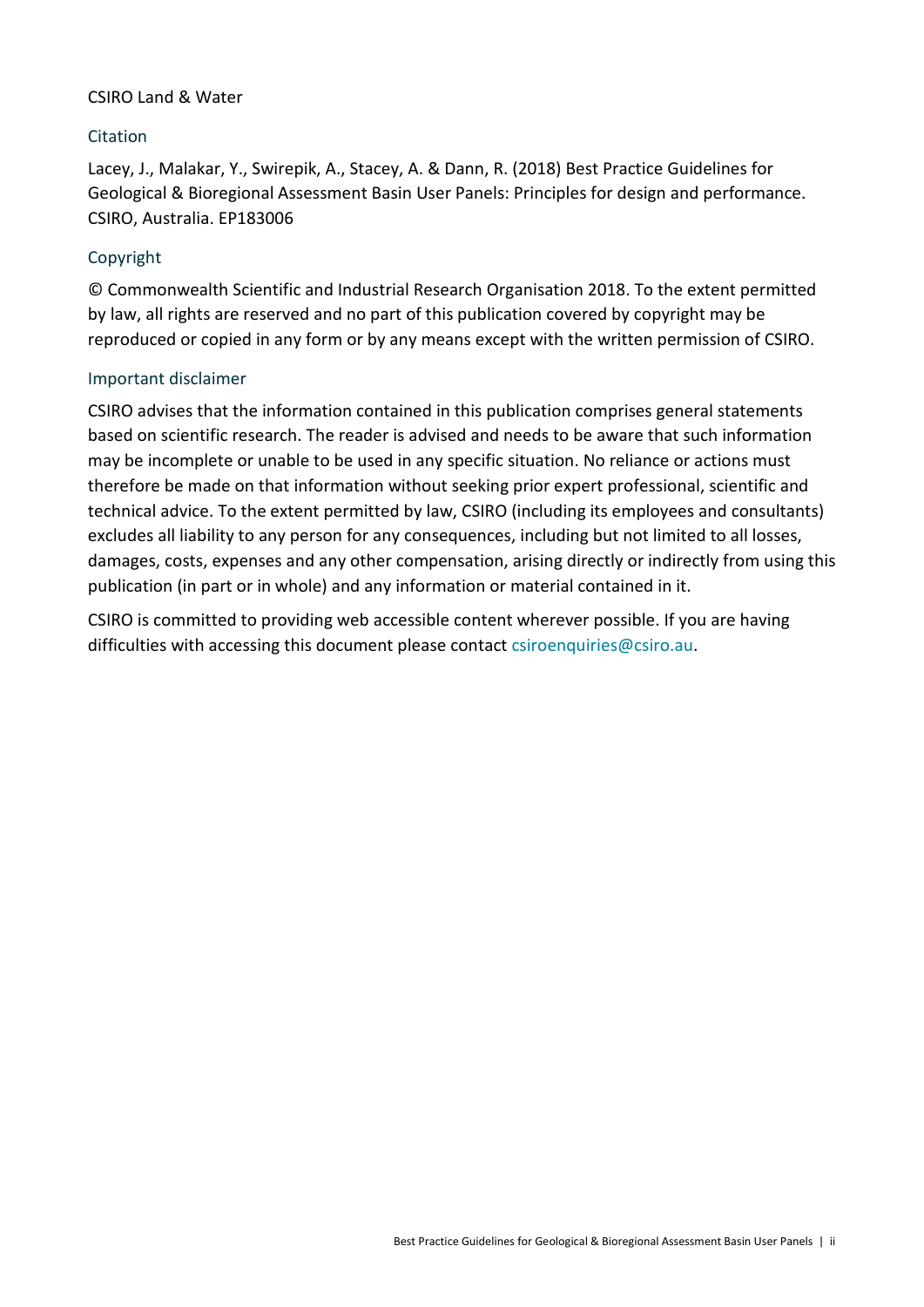## **Contents**

| $\mathbf{1}$ |                                                                                               |                                                          |
|--------------|-----------------------------------------------------------------------------------------------|----------------------------------------------------------|
| 2            | Community & stakeholder engagement in the extractive industries: a brief literature<br>review |                                                          |
|              | 2.1                                                                                           | The role of risk governance and stakeholder engagement 4 |
|              | 2.2                                                                                           |                                                          |
| 3            |                                                                                               |                                                          |
|              | 3.1                                                                                           |                                                          |
|              | 3.2                                                                                           |                                                          |
| 4            |                                                                                               |                                                          |
|              | 4.1                                                                                           |                                                          |
|              | 4.2                                                                                           |                                                          |
|              | 4.3                                                                                           |                                                          |
| 5            |                                                                                               |                                                          |
| References   |                                                                                               |                                                          |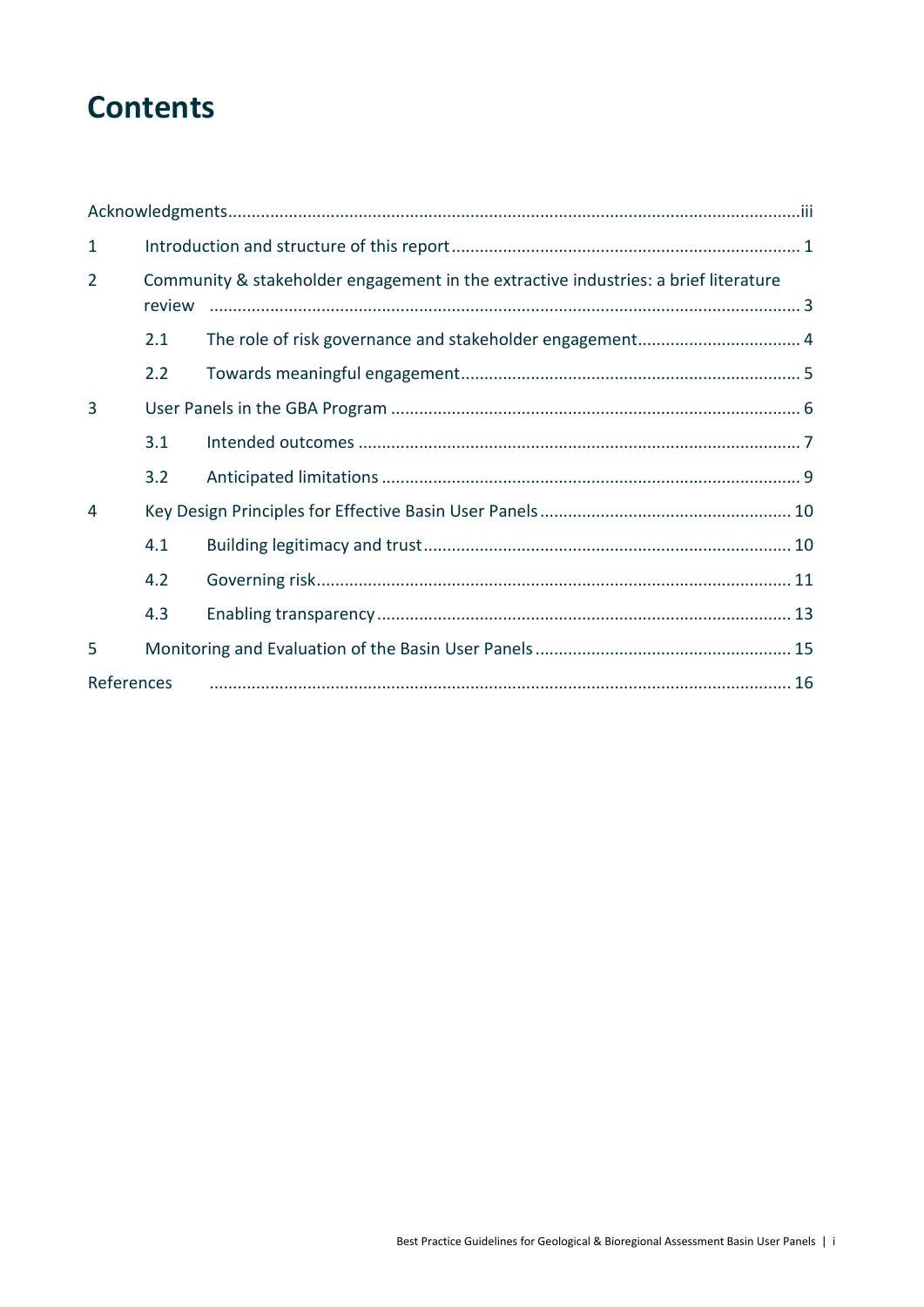# **Figures**

# **Tables**

| Table 1. Aligning intended outcomes with key underlying design principles of the User Panels 10 |  |
|-------------------------------------------------------------------------------------------------|--|
|                                                                                                 |  |
|                                                                                                 |  |
|                                                                                                 |  |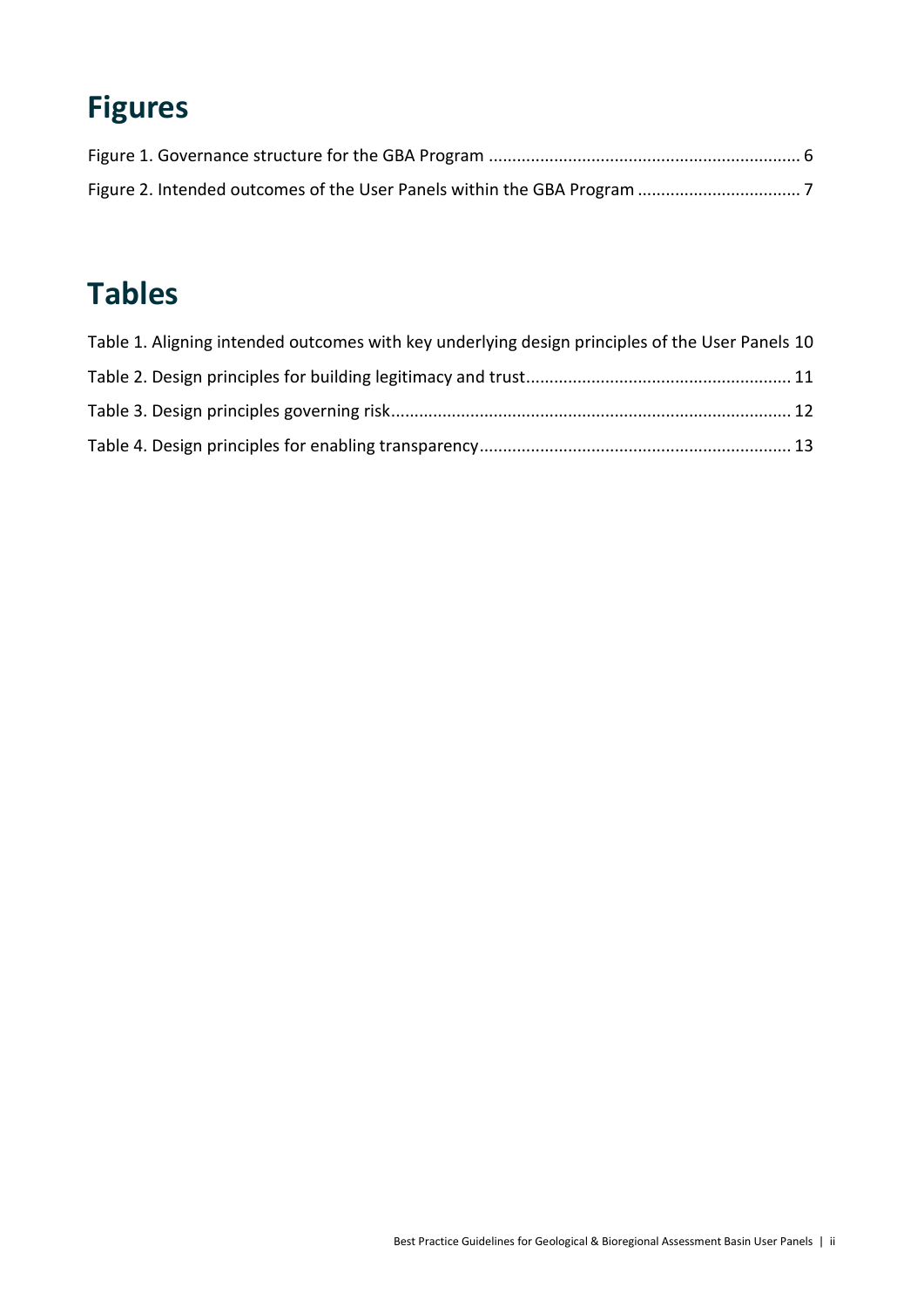# <span id="page-4-0"></span>**Acknowledgments**

This work was funded as part of the Geological and Bioregional Assessment Program by the Department of the Environment & Energy. The program is a scientific collaboration between the Department of the Environment & Energy, Bureau of Meteorology, CSIRO and Geoscience Australia.

The input, advice and feedback of Alex Tomlinson and David Thomas of the Department of the Environment and Energy, and Kate Holland and Clare Brandon of CSIRO, in the development of these guidelines is gratefully acknowledged by the authors.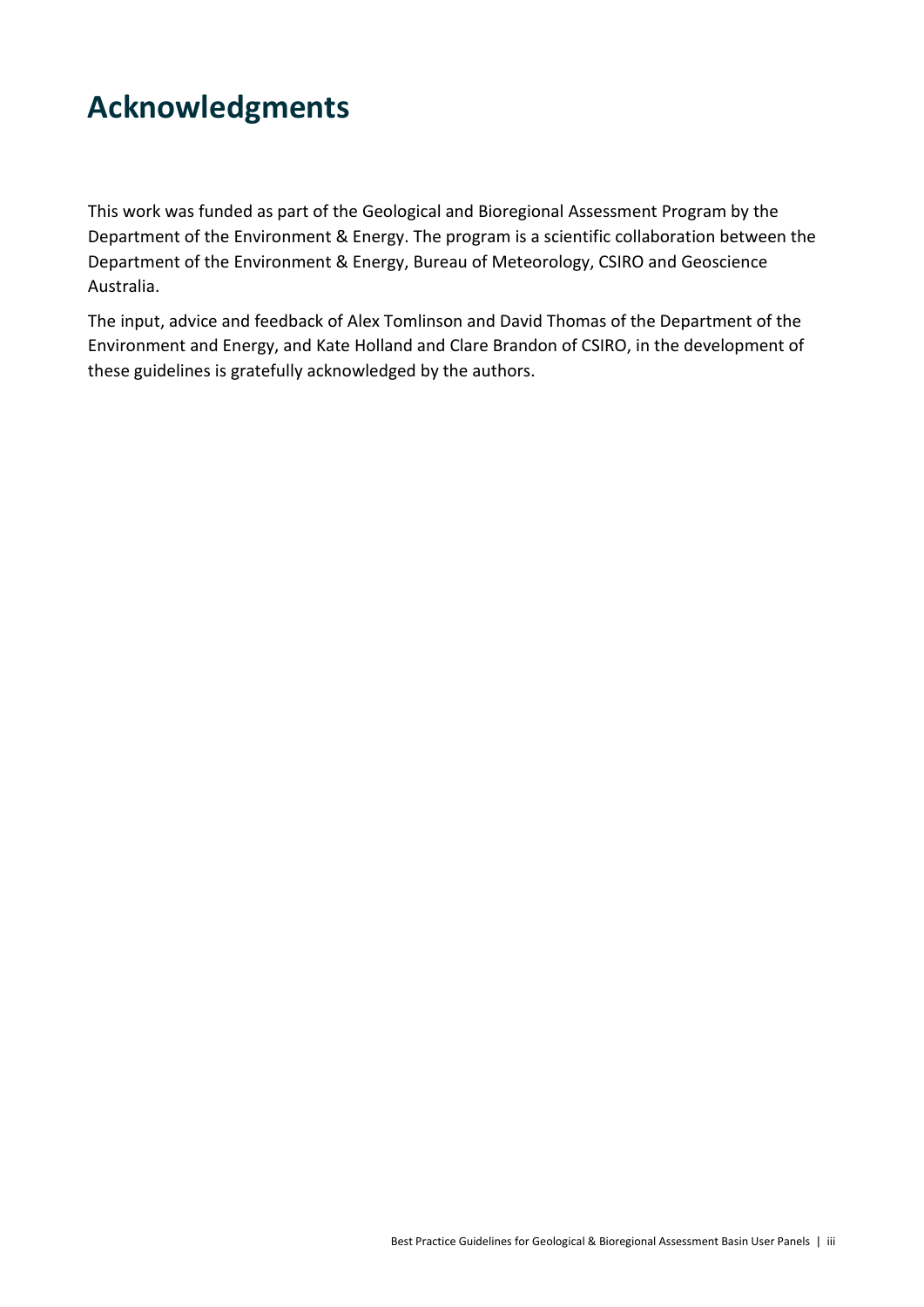#### **PAGE INTENTIONALLY LEFT BLANK**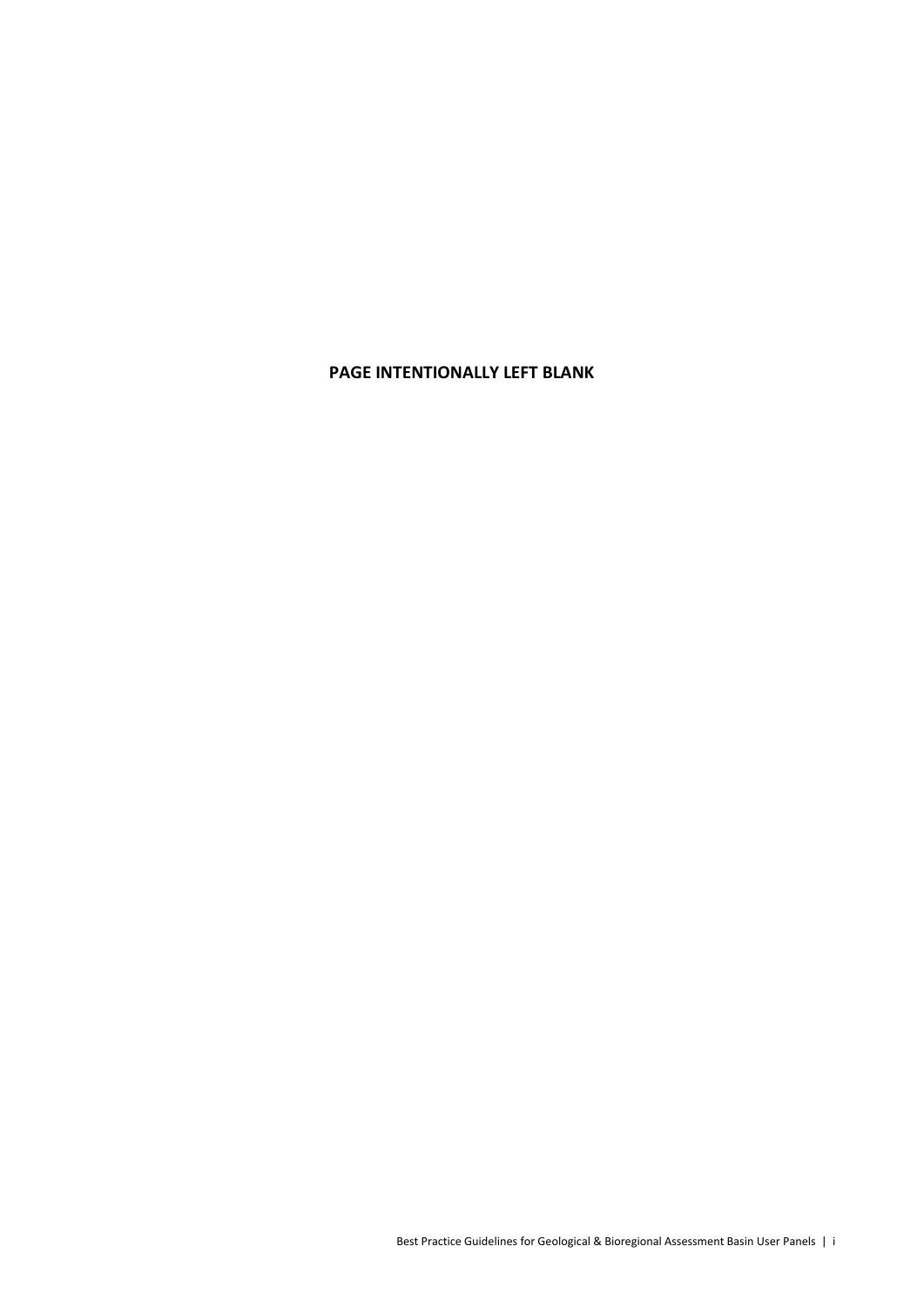## <span id="page-6-0"></span>**1 Introduction and structure of this report**

The role of gas exploration and development in Australia has been identified as critical for securing the nation's energy future. Gas is a critical input to Australia's national energy system in order to transition to a lower emissions future and ensure future reliability of the national electricity market (Australian Government, 2017b). In recognition of current demands on existing gas supplies in Australia, the Australian Government has announced a number of reforms to energy policy that seek to impose export controls when there is a shortfall in the domestic gas supply market. However, it is also recognised that facilitating the development of additional gas resources to meet Australia's current and future energy demands is required (Australian Government, 2017a). In further developing these onshore resources, it has been recognised that there is also a need to respond transparently to community interests and concerns about the potential social and environmental impacts of unconventional gas extraction (Australian Government, 2017a & 2017b).

In May 2017, the Australian Government announced the Geological and Bioregional Assessment (GBA) Program to be conducted in three onshore areas identified as prospective for shale and tight gas (Australian Government, 2018). The Program is a four year \$30.4 million initiative being undertaken by the Department of the Environment and Energy in partnership with CSIRO, Bureau of Meteorology and Geoscience Australia. The Program will examine the potential environmental impacts of tight and shale gas development and will provide independent scientific advice to governments and regulators, landowners, communities, businesses and industries. To date the following regions have been selected for assessment:

- the Cooper Basin, which spans south-west Queensland and north-east South Australia;
- the Isa Superbasin, which covers parts of northern Queensland, extending east from the Northern Territory border; and
- the Beetaloo Sub-basin, which lies southeast of Katherine in the Northern Territory.

While the Program is centrally focused on providing transparent, scientific evidence to increase understanding of the potential environmental impacts of tight and shale gas development in Australia, the Program will also establish Basin User Panels in each of the three identified regions. The purpose of the User Panels is to understand the information needs and basin users in relation to tight and shale gas development and how the GBA Program can best respond to these needs. As each Panel will be comprised of a membership representing a range of key stakeholder interests in each region, the Panels will also function as a means to engage with key stakeholders and communities about their views and expectations of tight and shale gas development within their own regions. This provides key decision-makers with access to an understanding of the needs and expectations of stakeholders and communities that can be considered alongside the scientific assessments of the environmental impacts of tight and shale gas development.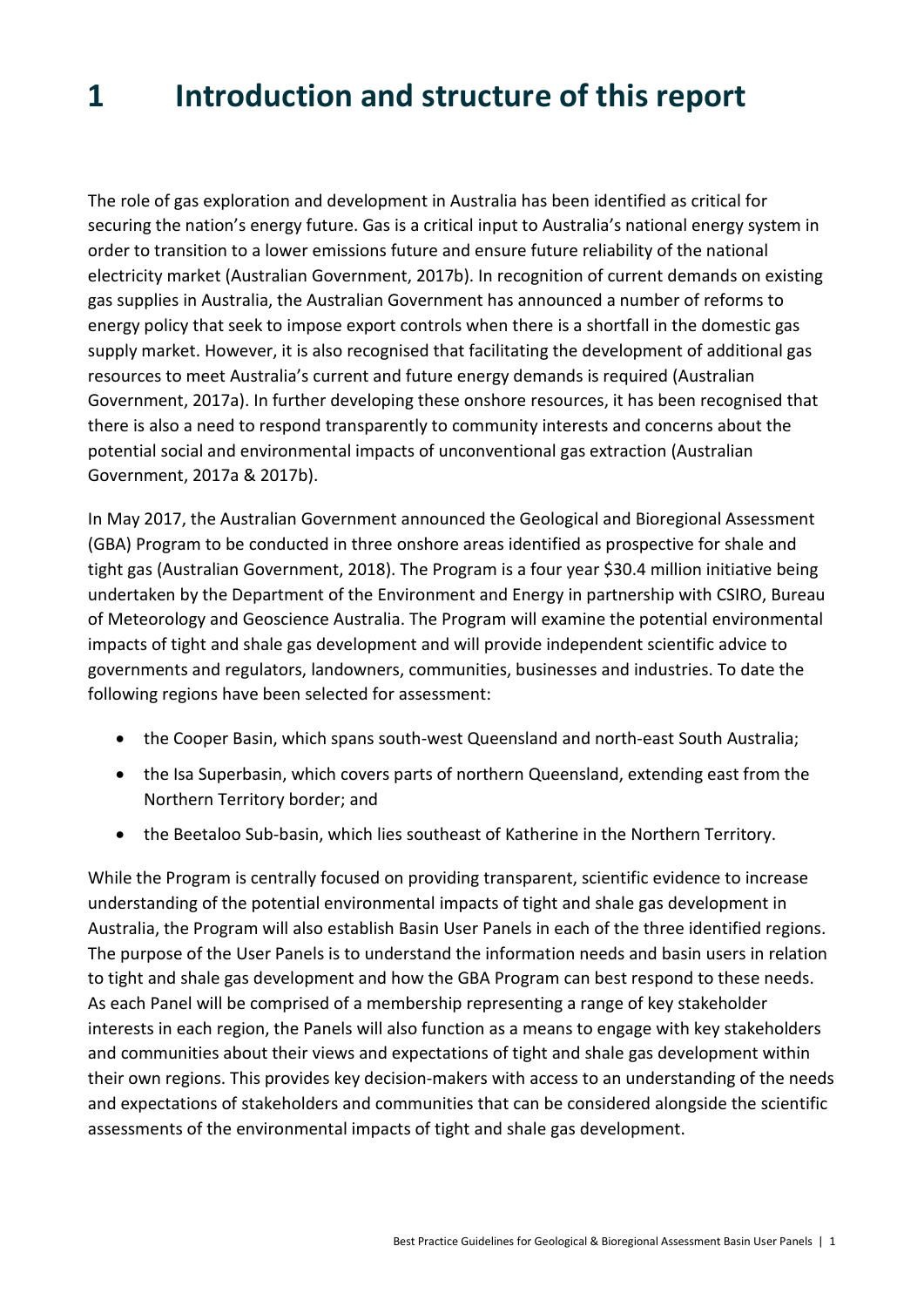#### The *intended objectives of the User Panels* within the GBA Program are to:

- provide user advice and guidance as assessments are developed for each of the regions selected;
- inform and develop assessments that address the questions and concerns of the users in each region;
- strengthen connections and understanding between the Program and communities across each region;
- build community confidence and trust in the Program design, science and objectives; and
- provide a forum to discuss assessment findings and identify linkages to other activities within each region.

The inclusion of a structured panel process in each of the three regions is a commitment by the Australian Government to respond transparently to how stakeholders and communities understand and think about the potential impacts of unconventional gas extraction (Australian Government, 2018). The Panels also provide a mechanism for local and expert knowledge about tight and shale gas development and its impacts to be shared openly among key stakeholders and communities, and to increase the exchange of knowledge between the Program and the communities within the selected regions.

The purpose of this report is to outline a series of best practice principles that underpin the design of the User Panels in each of the three regions. Following this introduction, this report will:

- provide a brief review of the literature on community and stakeholder engagement in the extractive industries;
- provide a justification for the inclusion and intended outcome of User Panels in the design of the GBA Program;
- identify the key design principles for effective User Panel design and implementation in the GBA Program;
- briefly outline the mechanisms for monitoring and evaluating the effectiveness of the User Panels within the GBA Program.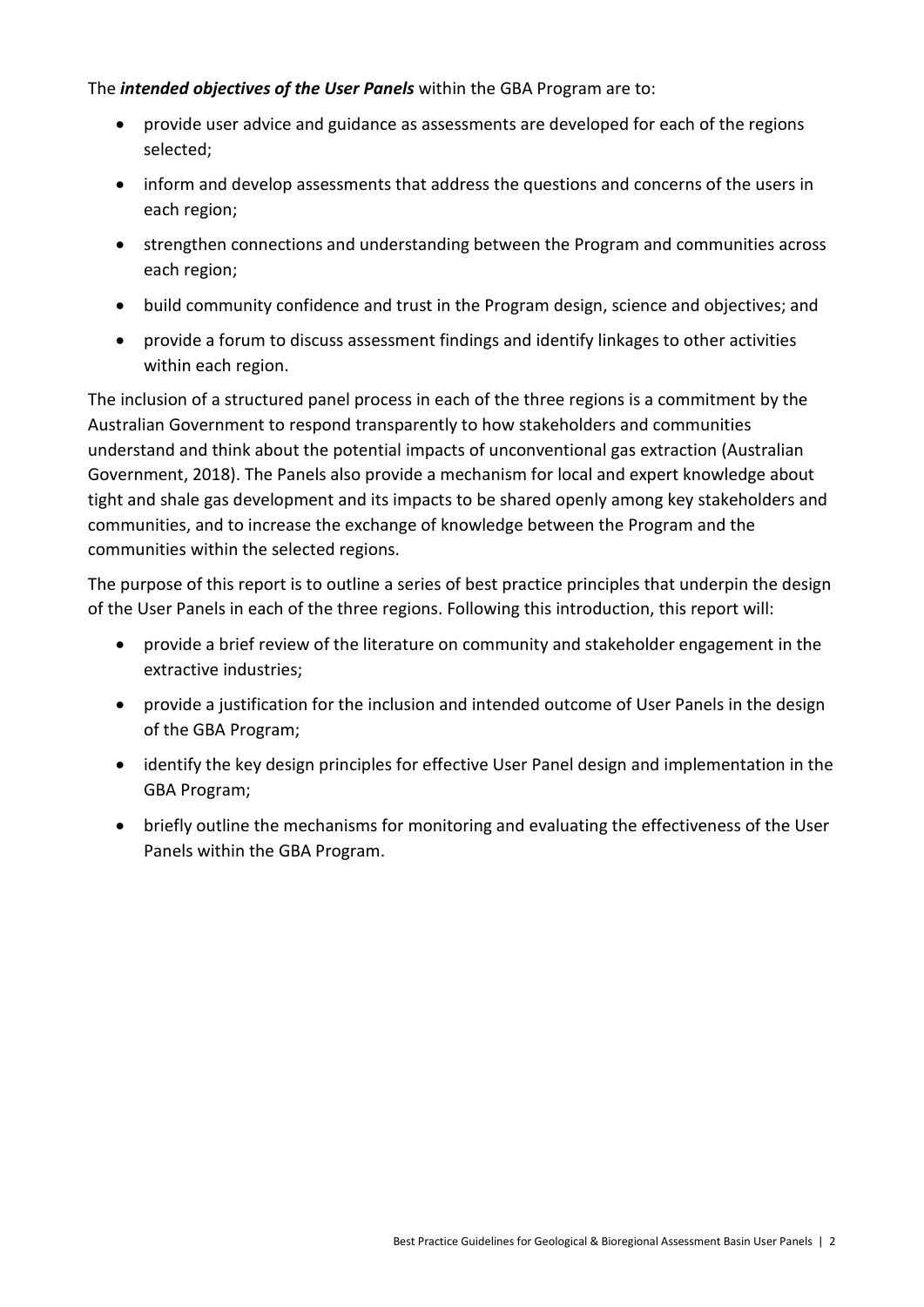# <span id="page-8-0"></span>**2 Community & stakeholder engagement in the extractive industries: a brief literature review**

The influence of community members and broader society in the development trajectories of unconventional gas development is subject to considerable attention (Randall, 2012; Walton et al., 2013; Lacey & Lamont, 2014; Colvin et al., 2015; Walton et al., 2015). In recent times, social resistance to the gas development in Australia (and around the world) has been articulated through the use of social media platforms, and popular culture mechanisms such as film, and 'grassroots' campaigns involving diverse communities of stakeholders (Moffat et al., 2017). As a result, community interests and concerns are increasingly playing a role in the way the gas industry operates and how governments regulate the industry to provide increased community confidence (Moffat et al., 2018a).

Within the broader portfolio of gas development and in line with current Australian energy priorities (Australian Government, 2017a & 2017b; Finkel et al., 2017; Australian Government, 2018), the potential of increasing onshore gas supply through the exploitation of tight and shale gas resources is under consideration. Increasingly these commodities are gaining the attention of policy makers round the world for their potential advantages over traditional fossil fuels such as coal. For example, North et al. (2014) argue that gas contributes to climate change mitigation by reducing CO<sub>2</sub> emissions if used in electricity generation instead of coal. Similarly, Small et al. (2014) argue these commodities provide a cheap and clean alternative to driving economic growth. However, alongside these benefits, there are also concerns that the development of tight and shale gas resources will bring accompanying social and environmental risks (Jacquet, 2014).

Applied research has provided us with a detailed knowledge of the drivers of trust and social acceptance of extractive industries and how they operate. For example, research conducted by the CSIRO drawing on surveys of more than 44,000 community members in eight countries has quantified the critical role of trust for social acceptance including how the relational aspects of stakeholder interactions can influence this (Moffat et al., 2014a; 2014b; 2018b). Key findings have already identified that:

- As stakeholder expectations and experiences of mining impacts converge, acceptance and approval of an operation increases (i.e. when companies do what they say they will do acceptance is high)
- Procedural fairness (i.e. influence over decisions made by company, respect shown to community) is a strong predictor of trust
- Relationship quality rather than the amount of contact with company personnel is key to building trust.

Such insights can assist industry, communities and governments understand what drives increased trust and, in turn, support stronger relationships between these stakeholders that will lead to better outcomes for all parties and more sustainable and efficient industries.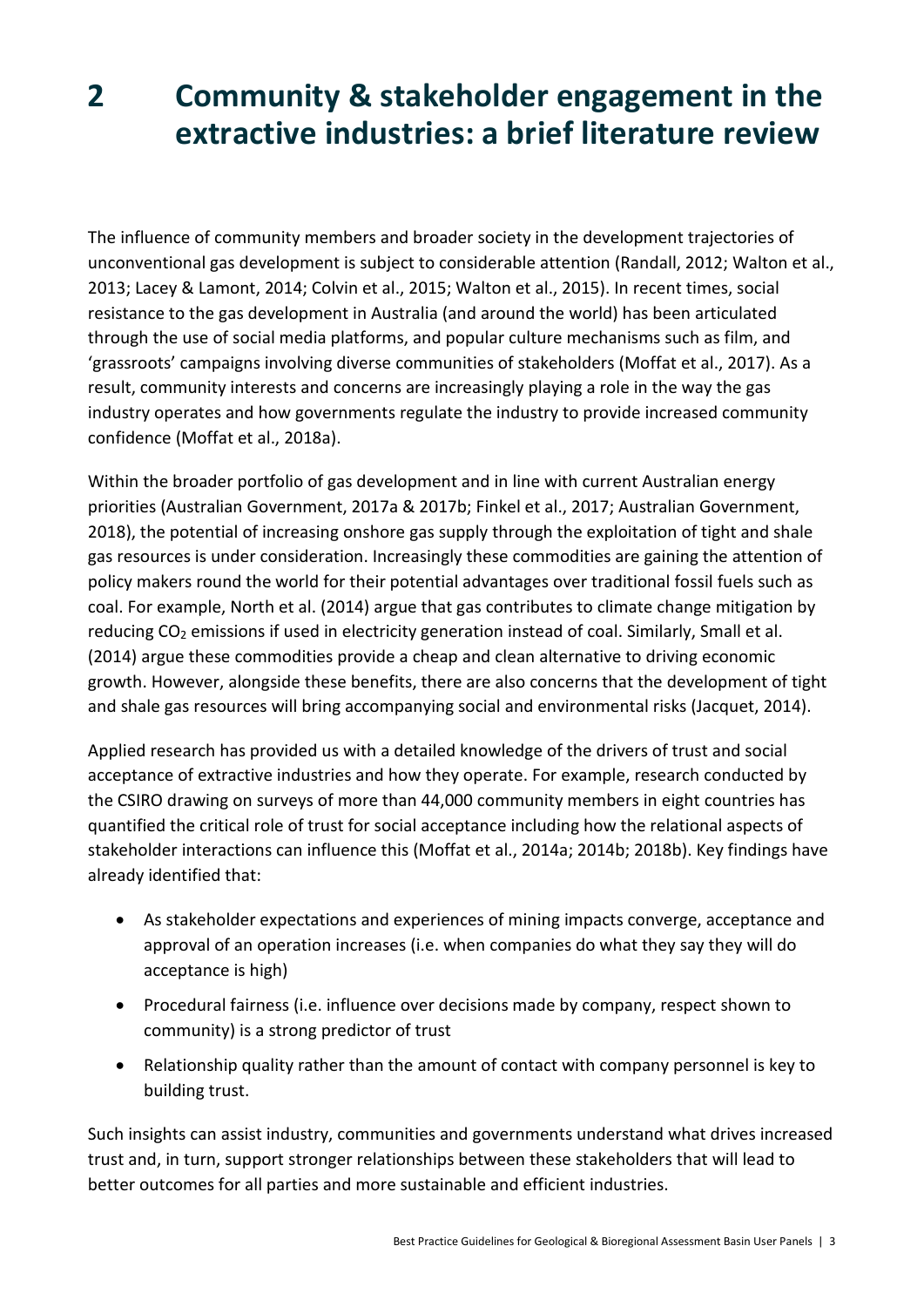Alongside this, government authorities play a central role in the development of critical resources such as tight and shale gas. This role is complex with those authorities balancing the need to develop resources for broader economic and societal benefit with the need to ensure environmental standards are met and community concerns are managed appropriately (Parsons et al., 2014). In balancing these needs, it has been argued that risk perceptions of unconventional gas development are dependent in part on the trustworthiness of the responsible authority and its governance (Walton et al., 2013).

### <span id="page-9-0"></span>2.1 The role of risk governance and stakeholder engagement

Risk governance broadly refers to the institutions, rules and processes that relate to how decisions about risk are made and implemented. It has long been recognised that risk analysis, particularly as assessed by scientific and technical experts, can often elicit strong public concerns which in turn may have significant social and economic impacts (Kasperson et al., 1988). This is because the assessment of risk is both scientific and social in its nature. For example, a technical assessment of risk will seek to model the potential impacts of a human activity in terms of a variety of potential impacts (e.g. environmental damage). However, this cannot be divorced from the social context in which it occurs. If disagreement occurs with respect to the nature of risk, it can also give rise to competing claims between social groups. For example, information about risks may come from scientists, government regulators, the media, activist groups, opinion leaders within social groups, personal networks, and/or public agencies (Kaperson et al., 1988) – and that information may not be the same. There has been ample evidence of this in relation to unconventional gas development in Australia.

However, "effective communication is the prerequisite for stakeholder engagement – not a substitute" (Renn, 2015). The need for structured stakeholder and community engagement is widely recognised as giving rise to a range of potential benefits (Boully et al., 2005; Reed, 2008; Rowe, 2008; Stern & Coleman, 2015). These potential benefits include recognising that stakeholder engagement: is a critical component of good decision-making; represents a concerted effort to involve those who have a stake in the outcome of a decision being made; potentially yields better decisions by incorporating a range of perspectives and fostering acceptance for a decision outcome; is, in some cases, viewed as a central tenet of sustainable development and a sign of ethically responsible conduct by decision-makers; and, can contribute to better understanding of the social dimensions of challenging issues (Colvin et al., 2016).

In drawing together risk analysis and stakeholder engagement, risk governance provides a way of managing potential risks, or impacts, through a greater emphasis on the role of community and stakeholder engagement in dialogue and deliberation on the issues, interest and concerns that most affect those stakeholders and communities (North et al., 2014; van der Vegt, 2017). The linear model of managing risks that views science as a knowledge generator and communities as knowledge receivers has been widely criticised. Linke et al. (2011) reject this unidirectional approach and calls for ways to bring scientists and stakeholders together where the exchange of knowledge and information related to practice and policy decisions occurs through two-way deliberative processes. Such processes are particularly helpful to address, assess and incorporate different worldviews and human values into deliberations about issues that are complex, uncertain and ambiguous in their nature (Linke et al., 2014).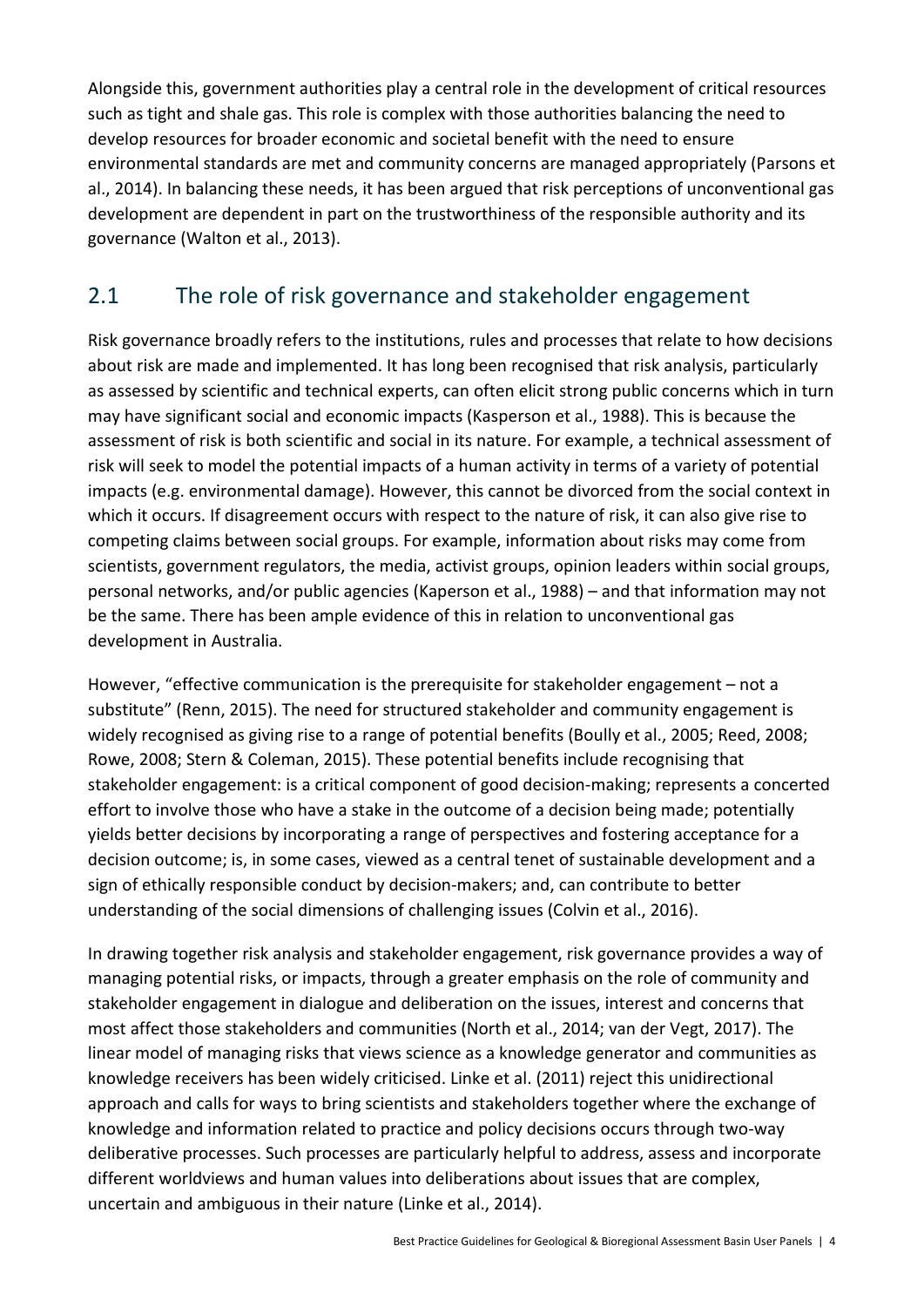### <span id="page-10-0"></span>2.2 Towards meaningful engagement

The role of 'meaningful dialogue' in understanding how stakeholder and community engagement mechanisms can inform the social accountability and acceptance of unconventional gas projects has been examined (Mercer-Mapstone et al., 2017a). In particular, the failure to engage stakeholders in meaningful ways has been identified as the predominant cause of social conflict around such developments, and the source of project and potentially, industry failure. This highlights the importance of how meaningful dialogue processes can be designed to foster and develop constructive relationships, trust between parties, understanding, information sharing or knowledge building, procedural fairness, the inclusion of diverse perspectives, and improved outcomes and reputational legitimacy (Mercer-Mapstone et al., 2017b).

In considering prospective tight and shale gas development in three regions of Australia, the User Panels are set to be the initial mechanism for establishing a meaningful dialogue between the Program and the regions that seeks to realise these kinds of mutually beneficial outcomes across Australia.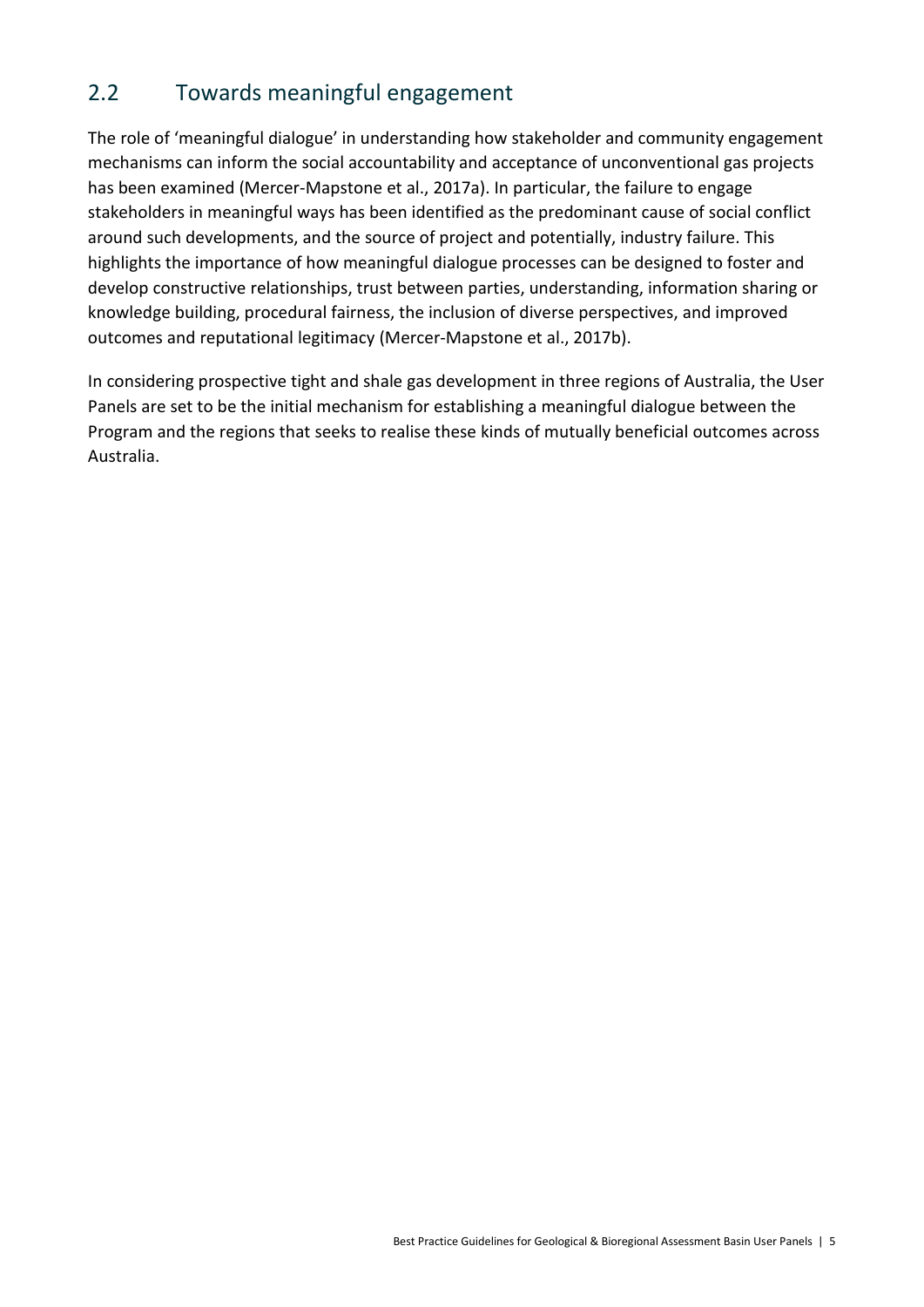# <span id="page-11-0"></span>**3 User Panels in the GBA Program**

The User Panels in the GBA Program seek to provide clear mechanisms for supporting stronger relationships between the Program and key regional stakeholders and communities in relation to the impacts and potential development trajectories of tight and shale gas in Australia. The Panels also sit within the overarching governance structure of the Program, which is designed to ensure the Program is both scientifically robust and aligns with regional stakeholder and community expectations.



[Figure 1](#page-11-1) identifies the User Panels (in green) within the Program's broader governance arrangements.

#### <span id="page-11-1"></span>**Figure 1. Governance structure for the GBA Program**

The governance of the GBA Program clearly identifies that the Program Leadership Group will consider advice from User Panels and use it to scope the assessments to best meet user needs from within the available resources, the scope will then be considered by the Program Implementation Board. This allows government decision-makers to be informed by both good data and science but also to have a clear understanding of the activities and information needs of Basin Users (Boully et al., 2005).

Broadly, the purpose of these panels will be to inform development of fit-for-purpose assessments including advice on the appropriateness of assessments in meeting needs and concerns of panel members. It is anticipated the Panels will also play a role in strengthening connections between the Program and communities across the region. Finally, the Panels will provide a forum to discuss assessment findings and linkages to other activities in the region.

The *objectives of the User Panels* within the GBA Program are to:

• provide user advice and guidance as assessments are developed for each of the regions selected;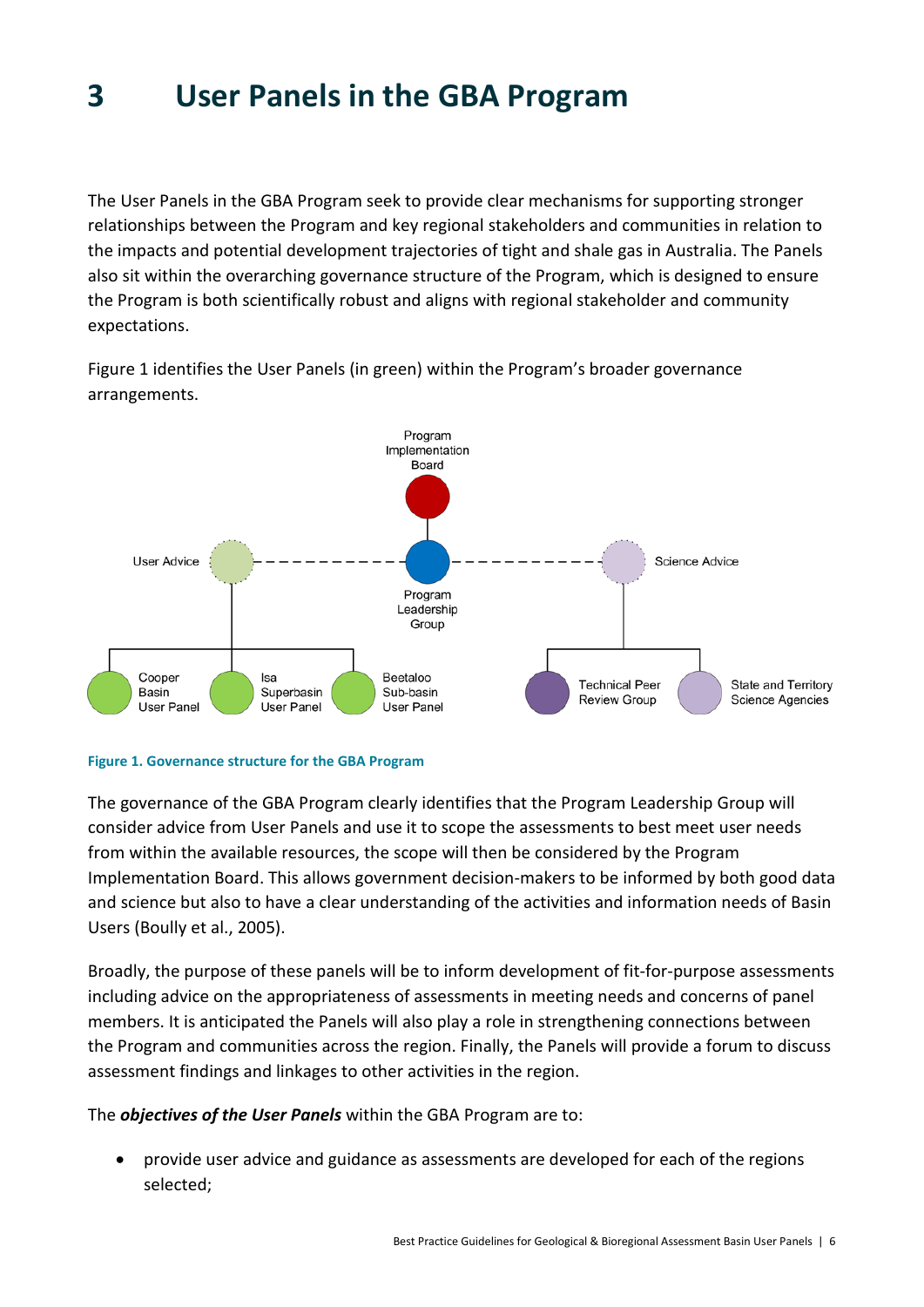- inform and develop assessments that address the questions and concerns of the users in each region;
- strengthen connections and understanding between the Program and communities across each region;
- build community confidence and trust in the Program design, science and objectives; and
- provide a forum to discuss assessment findings and identify linkages to other activities within each region.

The User Panels are expected to meet twice per year in each region until the conclusion of the Program in June 2021 and will comprise a broadly representative membership that may include local landowners, local water users, NRM bodies, Indigenous groups, local government, State and Commonwealth regulators, shale and tight gas exploration companies (with exploration tenements in the region). It is acknowledged that representation will reflect the key acknowledged stakeholder and community interests recognised in each region and therefore, the membership of Panels may vary across the three regions.

### <span id="page-12-0"></span>3.1 Intended outcomes

The inclusion of User Panels is designed to support strong processes and outcomes for the Program. Figure 2 illustrates the three intersecting outcomes that include:

- Building legitimacy and trust
- Governing risk
- Enabling transparency.



<span id="page-12-1"></span>**Figure 2. Intended outcomes of the User Panels within the GBA Program**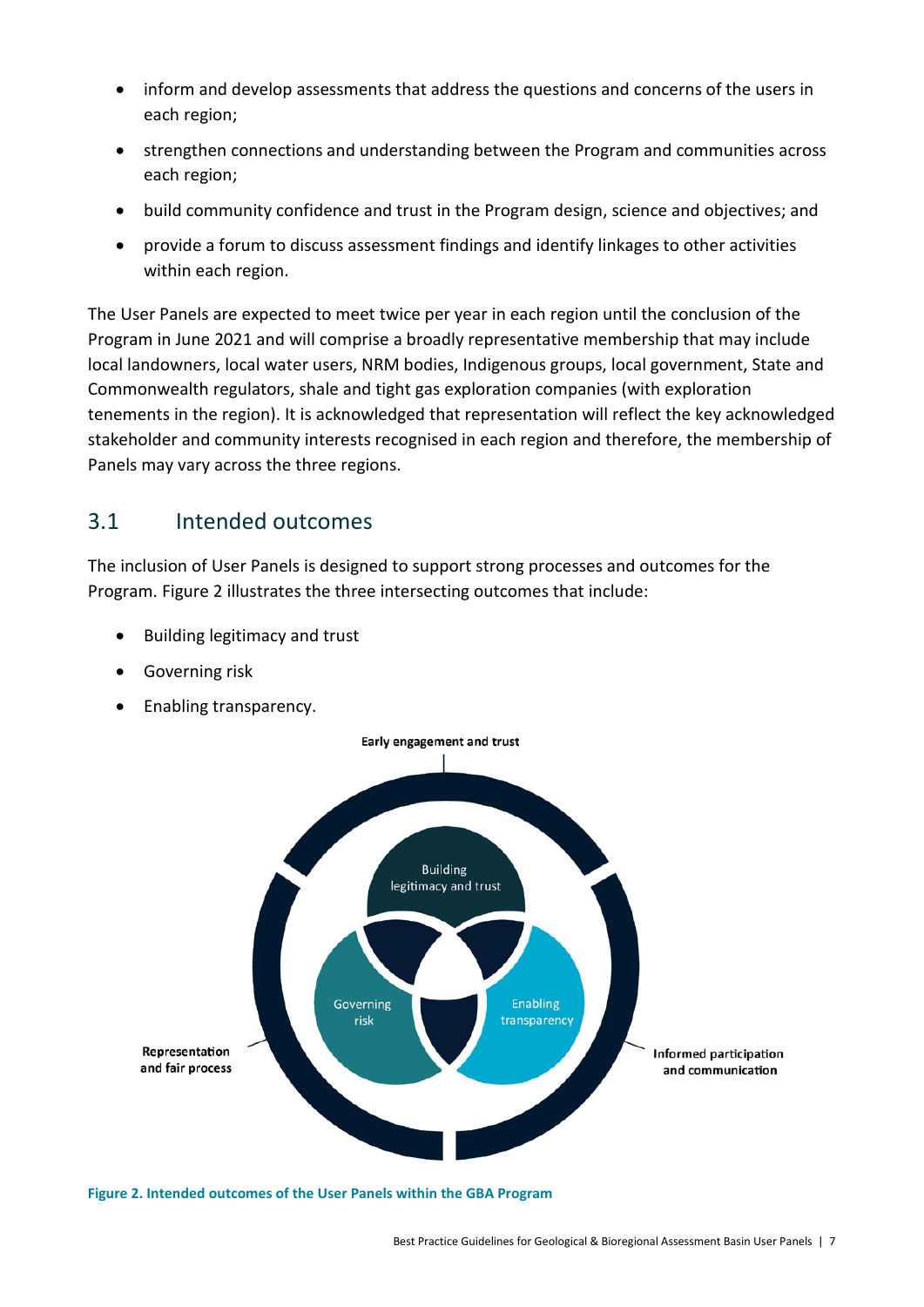#### **3.1.1 Building legitimacy and trust**

Establishing representative User Panels in this way can foster legitimacy through open and collaborative involvement of key stakeholder and community interests in discussions about tight and shale gas exploration and development. Through these User Panels, members will also bring valuable insights to the assessment process, which are integral to the success of the Program. This may include but is not limited to stakeholder and community values, perspectives and local knowledge. Understanding regional stakeholder and community perspectives will also help to contextualise the scientific assessments and make them accessible, understandable and useable in practical terms (Rowe et al., 2005). It is reasonably anticipated that the involvement of stakeholder and community representatives through the User Panels will also help to build trust in the Program's findings among all stakeholders and the wider public (Moffat et al., 2018).

#### **3.1.2 Governing risk**

The inclusion of User Panels also reflects a form of risk governance through the use of stakeholder and community engagement in their design. Engagement is essential in relation to the management of complex environmental issues (Small et al., 2014). This is particularly the case where complex multi-actor networks and processes are required to deal with collective decisions where there may be identified risks that are characterised by complexity, uncertainty or ambiguity (van der Vegt, 2017). Such approaches combine the management of risks that are associated with potential impacts of resource development (i.e. the scientific advice), alongside the desirability of these consequences for the people affected or the public more broadly (i.e. initially represented by the User Panel advice) (Renn & Schweizer, 2009). The Panels also provide opportunity for mutual exchange between scientists and Panel members (Linke et al., 2011) Although neither the User Panels nor the scientists providing the independent peer review have decision-making authority with respect to the future development trajectory of tight and shale gas exploration or development, the innovation in the design of the GBA Program is this effort to combine both knowledge and values for the decision-makers that will inform recommendations on these matters for the nation.

#### **3.1.3 Enabling transparency**

Maintaining transparency is a critical component of the trust building process (Lacey et al., 2018). Alongside this, valuing well-informed stakeholders is essential to achieving transparency of process (Smith et al., 2012). The GBA Program intends to enable transparent mechanisms through User Panels by promoting effective communication and developing pathways to ensure informed participation of stakeholders. It is intended that the representatives of the User Panels may be supported by a broader range of groups that may be existing community groups (whom they represent) or technical communities of practice or expertise. This creates the potential to explore an extended network for enabling two way communication from the Panels out to stakeholder groups and communities, and in turn, to bring those interests and issues to the Panels for consideration (Keywood et al., 2018). By supporting this form of cross-pollination of information, ideas and learnings in both directions, there is enhanced potential to strengthen stakeholder and community understanding of scientific information and for scientific and technical experts to gain a better understanding of community values and local knowledge.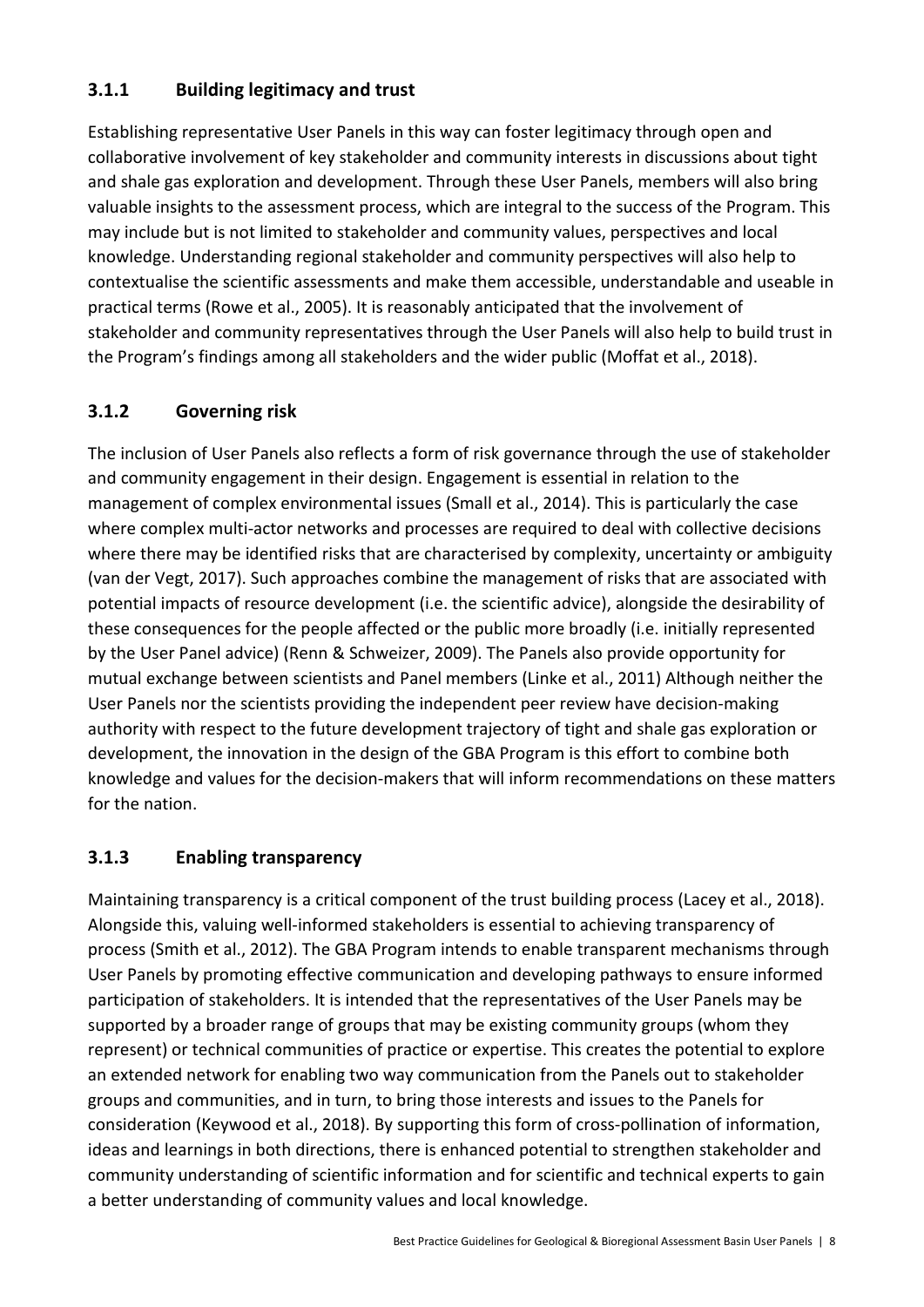### <span id="page-14-0"></span>3.2 Anticipated limitations

The success of the User Panels requires the time, commitment and good will of multiple parties. The intention is to host a series of regional dialogues that are truly shared by those who are involved and where information flows in multiple directions (e.g. two way conversations between the User Panels and the Program, between the User Panels and the scientists, and between the User Panels and those they represent at the table).

There should be no assumption that the User Panels within the GBA Program represent a broad scale community engagement process, which may be required if new tight and shale gas industries are progressed in Australia. The User Panels represent a strategic early engagement process on a matter of priority for the Australian Government. They do not replace more extensive engagement conducted by other parties in the future.

To be effective for the Program, the Panels also require a representative membership to be able to accurately canvas the relevant range of regional interests and concerns. The Panels will also rely on creating an environment where members can speak openly, explore diverse views on key issues, and potentially host challenging conversations. Section 4 outlines a range of key design principles that will underpin the success of the User Panels and some practical ways of achieving them for consideration.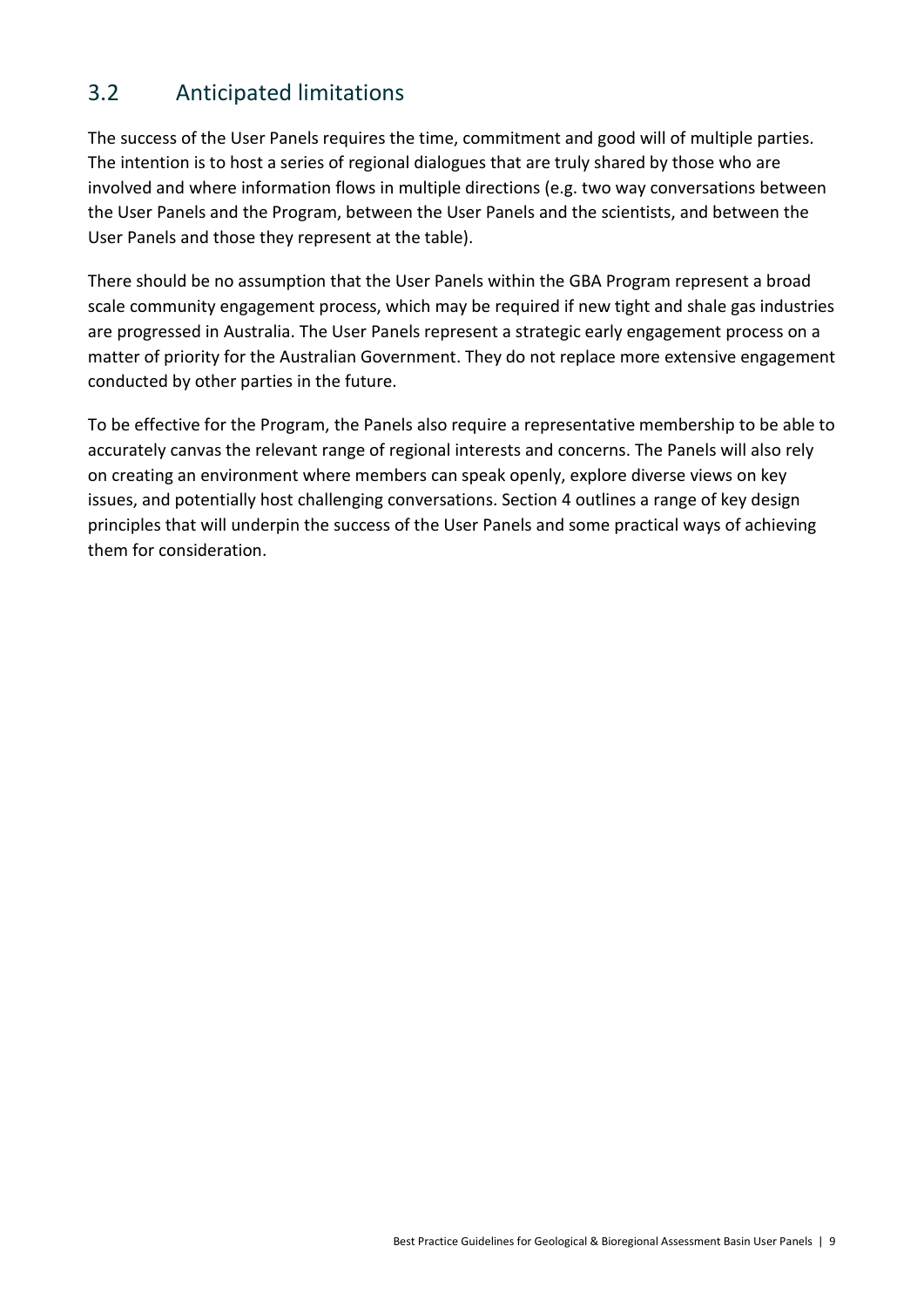# <span id="page-15-0"></span>**4 Key Design Principles for Effective Basin User Panels**

Based on the brief literature review and the intended objectives of the Panels that were examined in Sections 2 and 3, a number of key underlying design principles for developing effective User Panels have been identified here. These key design principles are aligned with the intended outcomes of the User Panels within the broader GBA Program (Table 1).

| <b>Intended Outcomes</b>             | <b>Key Design Principles</b>          |
|--------------------------------------|---------------------------------------|
| <b>Building legitimacy and trust</b> | Early engagement<br>$\bullet$         |
|                                      | Trust<br>$\bullet$                    |
| <b>Governing risk</b>                | Representation on Panels<br>$\bullet$ |
|                                      | Fair process<br>$\bullet$             |
| <b>Enabling transparency</b>         | Informed participation<br>$\bullet$   |
|                                      | Effective communication<br>$\bullet$  |

#### <span id="page-15-2"></span>**Table 1. Aligning intended outcomes with key underlying design principles of the User Panels**

The following sections outline how each of these intended outcomes can be supported by these purposefully selected design principles. Each of the outcomes are examined in turn with a summary of both a description of the design principles and examples of how each principle could be reflected in the structure and prioritisation of Panel activities.

These design principles and how they are executed also provide the basis for monitoring and evaluating the effectiveness of the Panel performance in the GBA Program over time. This is further outlined in Section 5.

### <span id="page-15-1"></span>4.1 Building legitimacy and trust

The core design principles that underpin building trust and legitimacy [\(Table 2\)](#page-16-1) have been identified as:

- early engagement (Zandvliet & Anderson, 2009); and
- trust (Stern & Coleman, 2015; Lacey et al., 2018; Moffat et al., 2018).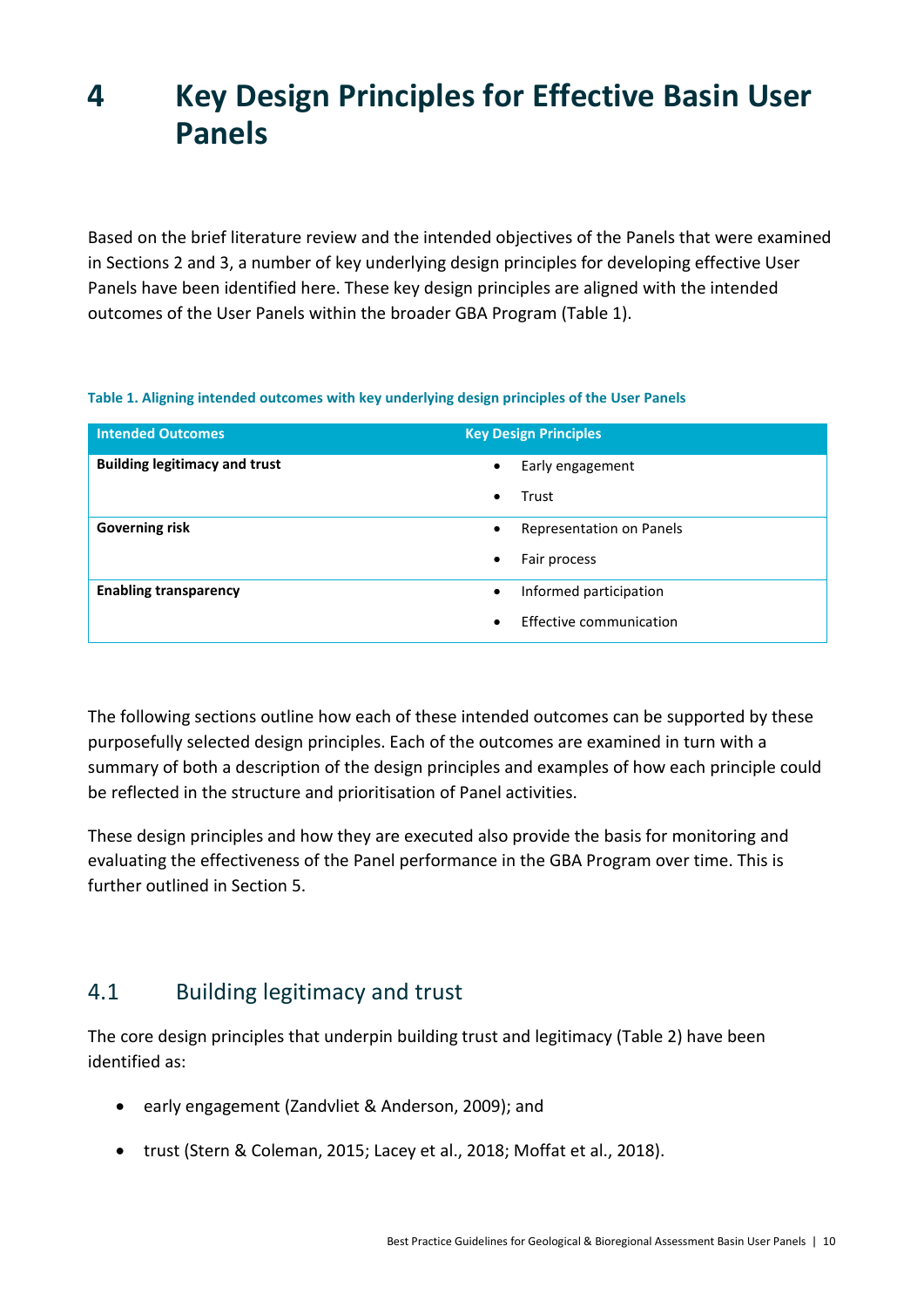#### <span id="page-16-1"></span>**Table 2. Design principles for building legitimacy and trust**

| <b>Key Principle</b> | <b>Summary of Intention</b>                                                                                                                                                                                                                                                                                                                                                                                                                                                                                                                                                     | <b>Demonstrated by</b>                                                                                                                                                                                                                                                                                                                                                                                                                                                                                                                                                                                                                                                                                                                                                                                                                                                                                                                                                                                                                                                                                                    |
|----------------------|---------------------------------------------------------------------------------------------------------------------------------------------------------------------------------------------------------------------------------------------------------------------------------------------------------------------------------------------------------------------------------------------------------------------------------------------------------------------------------------------------------------------------------------------------------------------------------|---------------------------------------------------------------------------------------------------------------------------------------------------------------------------------------------------------------------------------------------------------------------------------------------------------------------------------------------------------------------------------------------------------------------------------------------------------------------------------------------------------------------------------------------------------------------------------------------------------------------------------------------------------------------------------------------------------------------------------------------------------------------------------------------------------------------------------------------------------------------------------------------------------------------------------------------------------------------------------------------------------------------------------------------------------------------------------------------------------------------------|
| Early engagement     | GBA is an assessment Program<br>focused on the potential<br>environmental impacts of<br>onshore shale and tight gas<br>development.<br>There is an existing commitment<br>in place to conduct these<br>assessments in three regions in<br>Australia.<br>Stakeholder and community<br>engagement via User Panels is<br>not driven by the existence of<br>conflict or problems (or the need<br>to 'rubber stamp' a pre-<br>determined outcome) but a<br>desire to develop relationships in<br>each basin to better understand<br>user needs as part of the<br>assessment process. | A commitment to host User Panels in all three regions<br>$\bullet$<br>to develop relationships from commencement of GBA<br>Program.<br>Initial meeting provides all Panel members context and<br>$\bullet$<br>knowledge of the GBA Program and Panel expectations.<br>This allows members to make a fully informed decision<br>about their commitment and involvement (i.e. are they<br>willing to fully commit and sign on).<br>Panel members are invited to comment on draft Panel<br>TOR and provide their expectations of the process at<br>first meeting (after Department has outlined their<br>expectations as this might add new objectives that are<br>useful).<br>An early agenda item might be dedicated to how<br>everyone in the room defines community and<br>stakeholders in each basin (i.e. the term 'user' is slightly<br>novel in this context so perhaps an exploration of the<br>nature of living and working in the basin will draw out<br>additional specifics of the regional context, which in<br>turn, may help to identify who else should be included<br>as per principle of representation). |
| <b>Trust</b>         | Trust among stakeholders and<br>communities around extractive<br>industries has been found to<br>underpin sustainable and positive<br>relationships that are more likely<br>to lead to mutually beneficial<br>outcomes<br>Often built through formal and<br>informal dialogue processes. It is<br>important to identify how<br>reciprocity is reflected in these<br>relationships.                                                                                                                                                                                              | Engendered by adherence to the commitments made<br>by all panel members (i.e. signed on and participating<br>fully in respectful interactions within and beyond the<br>panel setting)<br>Mutual respect based on genuine desire to work<br>together for common good<br>Confidence in the process<br>$\bullet$<br>Confidence that diverse basin views are represented<br>(links to Representation & Fair Process)<br>Increased knowledge of diverse basin interests and<br>priorities in assessing new industries<br>Confidence in the science of the basin assessments                                                                                                                                                                                                                                                                                                                                                                                                                                                                                                                                                    |

### <span id="page-16-0"></span>4.2 Governing risk

The core design principles that underpin governing risk [\(Table 3\)](#page-17-0) have been identified as:

- representation (Colvin et al., 2016); and
- fair process (Tyler, 2000; Besley, 2010; Lacey et al., 2017).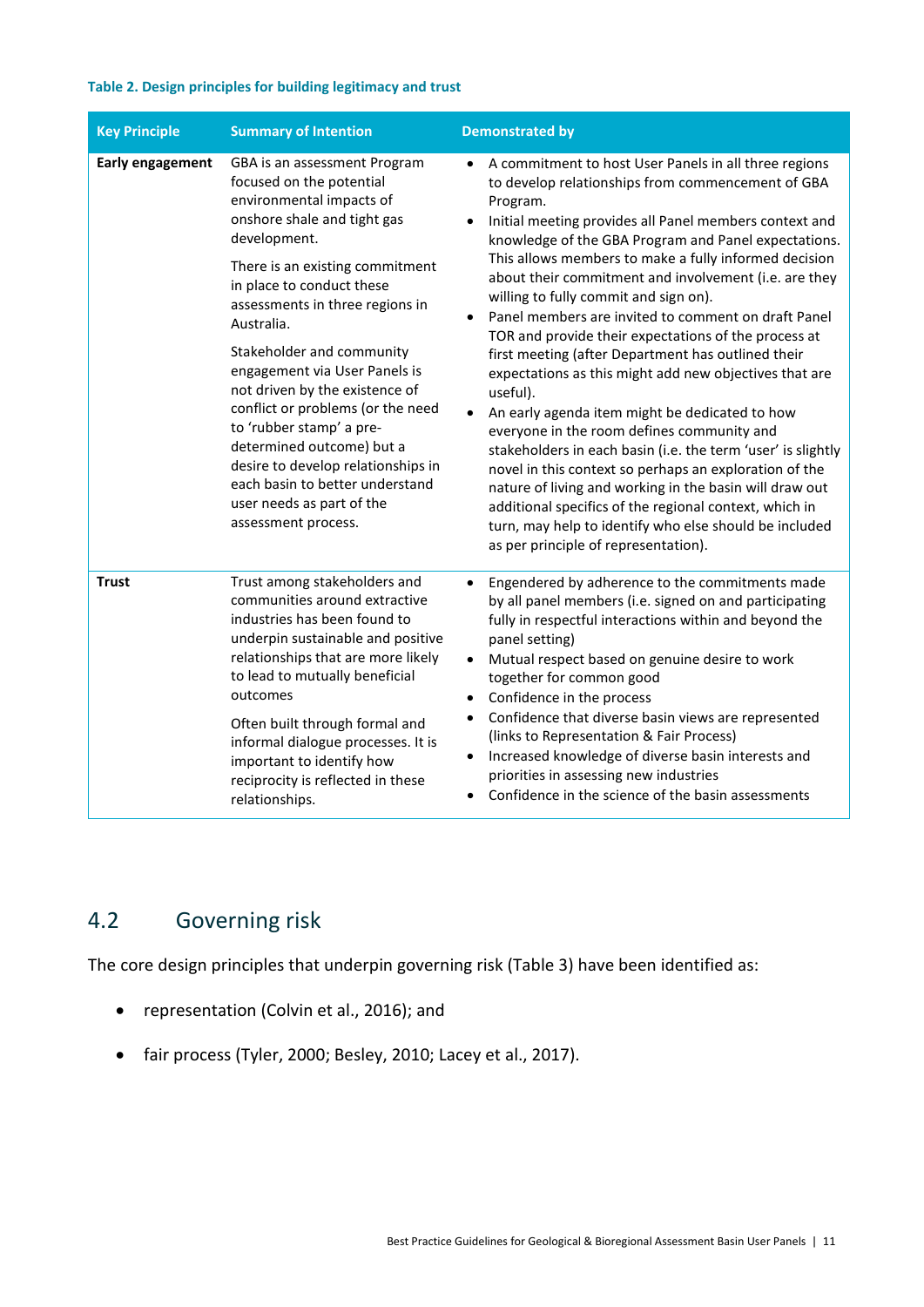#### <span id="page-17-0"></span>**Table 3. Design principles governing risk**

| <b>Key Principle</b> | <b>Summary of Intention</b>                                                                                                                                                                                                                                                                                                                                                                                                                                                                                                                                                                                                                                   | <b>Demonstrated by</b>                                                                                                                                                                                                                                                                                                                                                                                                                                                                                                                                                                                                                                                                                                                                                                                                                                                                                                                                                                                                                                                                                                                                                                                                                                                                                                                                                                                                                                                                                                                                                                 |
|----------------------|---------------------------------------------------------------------------------------------------------------------------------------------------------------------------------------------------------------------------------------------------------------------------------------------------------------------------------------------------------------------------------------------------------------------------------------------------------------------------------------------------------------------------------------------------------------------------------------------------------------------------------------------------------------|----------------------------------------------------------------------------------------------------------------------------------------------------------------------------------------------------------------------------------------------------------------------------------------------------------------------------------------------------------------------------------------------------------------------------------------------------------------------------------------------------------------------------------------------------------------------------------------------------------------------------------------------------------------------------------------------------------------------------------------------------------------------------------------------------------------------------------------------------------------------------------------------------------------------------------------------------------------------------------------------------------------------------------------------------------------------------------------------------------------------------------------------------------------------------------------------------------------------------------------------------------------------------------------------------------------------------------------------------------------------------------------------------------------------------------------------------------------------------------------------------------------------------------------------------------------------------------------|
| Representation       | The purpose of the panels is to<br>reliably reflect a broad cross-<br>section of community and<br>stakeholder interests in each<br>region. These may vary across the<br>three GBA regions but there<br>should be a high degree of<br>confidence among all panel<br>members that the right<br>representatives are 'at the table'<br>and no key party has been<br>excluded.<br>Because the panels are focused<br>on building mutual understanding<br>between basin users and the<br>Program, diversity is highly<br>valued in representing the full<br>range of basin interests.                                                                                | Strong agreement is reached in each Panel that all<br>$\bullet$<br>interests, opinion shapers/leaders are represented at<br>the table. This may be discussed at first meeting and<br>reviewed annually.<br>In initial introductions, it may be useful to map the<br>$\bullet$<br>various interests at the table and ask the panel to<br>collectively reflect on whether anyone is<br>missing/overlooked.<br>Proxy arrangements will support flexibility and<br>$\bullet$<br>representation over the course of the Program.<br>Government members will prioritise that senior staff<br>٠<br>are involved and committed to the process.<br>The focus on achieving committed and representative<br>$\bullet$<br>panels seeks to support relationship building and a<br>strong commitment to the ideal that 'people matter'<br>(i.e. socio-economic contexts are critical to the<br>assessment process and people are at the heart of that)<br>Increased understanding of the representativeness of<br>each panel could be explored by each member<br>articulating their individual and shared needs, values,<br>or objectives (this could be tied to a discussion of<br>expectations or as a separate process)                                                                                                                                                                                                                                                                                                                                                                            |
| <b>Fair process</b>  | Fair process refers to whether<br>individuals believe they have had<br>a reasonable voice in contributing<br>to the GBA Program and in their<br>engagement with other basin<br>interests and the Department.<br>By focusing on fair processes as<br>opposed to pursuing fixed<br>outcomes, there can be increased<br>opportunity to create mutual<br>understanding (and bypass<br>transactional relationships).<br>The aim is to create an<br>environment that supports<br>quality dialogue and information<br>exchange between all panel<br>members to support mutual<br>understanding of diverse<br>interests (and areas of mutual<br>gain where relevant). | Create a safe environment for government and non-<br>$\bullet$<br>government members to speak openly through the<br>development of agreed behavioural<br>guidelines/operational values (i.e. determining the<br>respectful rules of engagement might be an activity<br>that each Panel undertakes at first meeting).<br>Acknowledge and respect the roles and responsibilities<br>$\bullet$<br>of all members and make a commitment to incorporate<br>local knowledge and values in the Panel dialogue and<br>engagement<br>Encourage panellists to challenge assumptions (i.e.<br>leverage the diversity of membership to understand<br>where views diverge and why)<br>While no consensus is required from panels (and they<br>$\bullet$<br>are not decision-making bodies), it may be valuable to<br>identify processes in Panel meetings that focus on<br>creating "collective understanding" of topics including:<br>The Department holding ultimate responsibility for<br>advising future decision-making (user panels<br>provide input)<br>The established scientific information/data, degree<br>$\bullet$<br>of confidence and what is unknown (engagement<br>with scientific outputs for users; what it means,<br>how it will be used; relevance to user interests and<br>priorities)<br>Relevant policies/legislation including the<br>opportunities and constraints they create (states<br>may have a stronger role in this and this will build<br>understanding of formal governance structures in<br>relation to risks and opportunities that are explored<br>over time) |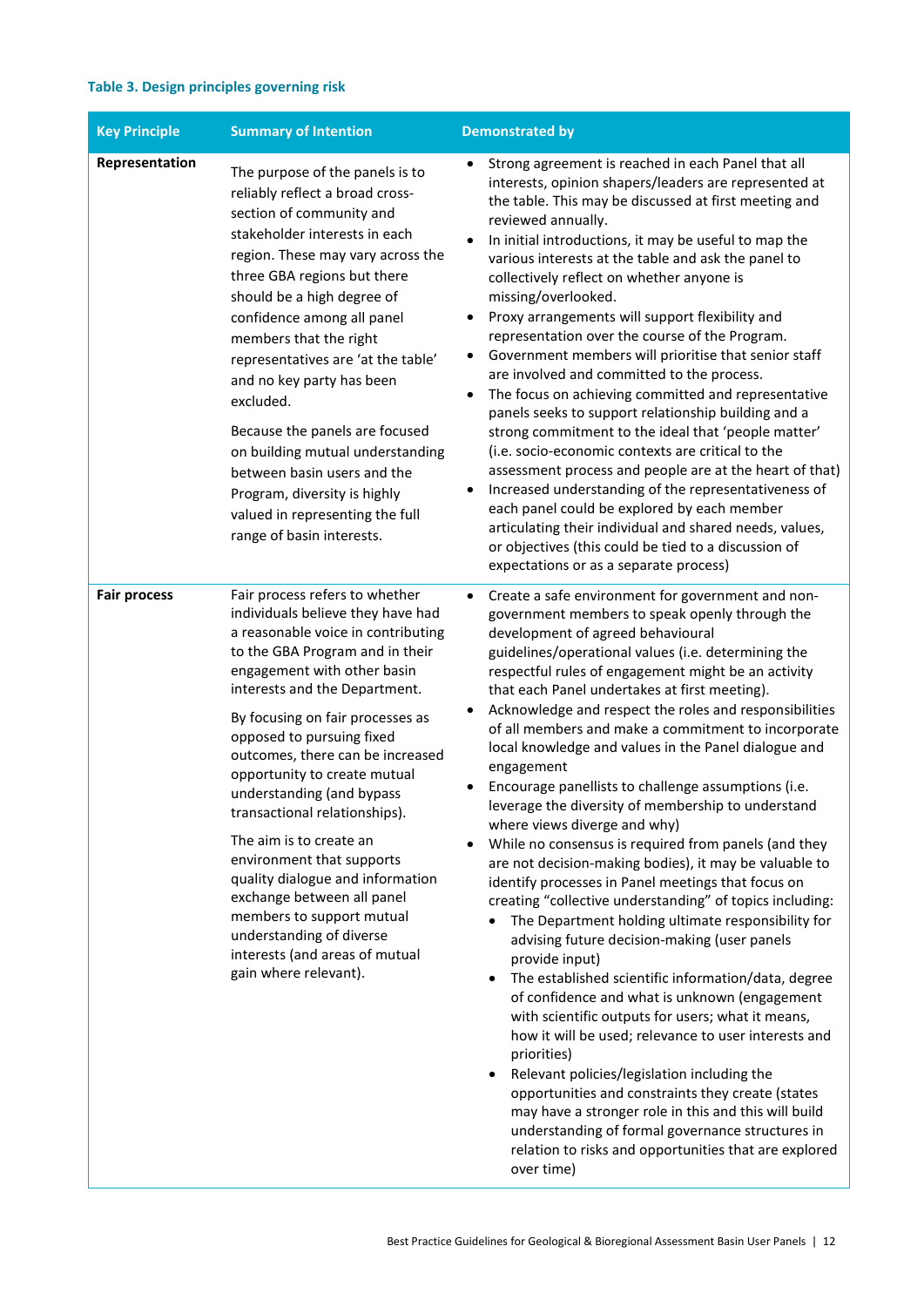### <span id="page-18-0"></span>4.3 Enabling transparency

The core design principles for enabling transparency [\(Table 4\)](#page-18-1) have been identified as:

- Informed participation (North et al., 2014; Keywood et al, 2018); and
- Effective communication (Renn, 2015; Renn & Schweizer, 2009).

#### <span id="page-18-1"></span>**Table 4. Design principles for enabling transparency**

| <b>Key Principle</b>              | <b>Summary of Intention</b>                                                                                                                                                                                                                                                                                                                                                                                                                                                                                                                                                                                                                                                                                                                                                                                                                                                                                                                                                                                                                                           | <b>Demonstrated by</b>                                                                                                                                                                                                                                                                                                                                                                                                                                                                                                                                                                                                                                                                                                                                                                                                                                                                                                                                                                                                                                                              |
|-----------------------------------|-----------------------------------------------------------------------------------------------------------------------------------------------------------------------------------------------------------------------------------------------------------------------------------------------------------------------------------------------------------------------------------------------------------------------------------------------------------------------------------------------------------------------------------------------------------------------------------------------------------------------------------------------------------------------------------------------------------------------------------------------------------------------------------------------------------------------------------------------------------------------------------------------------------------------------------------------------------------------------------------------------------------------------------------------------------------------|-------------------------------------------------------------------------------------------------------------------------------------------------------------------------------------------------------------------------------------------------------------------------------------------------------------------------------------------------------------------------------------------------------------------------------------------------------------------------------------------------------------------------------------------------------------------------------------------------------------------------------------------------------------------------------------------------------------------------------------------------------------------------------------------------------------------------------------------------------------------------------------------------------------------------------------------------------------------------------------------------------------------------------------------------------------------------------------|
| <b>Informed</b><br>participation  | The Program creates an<br>opportunity for knowledge<br>sharing and learning where User<br>Panels will have opportunity to<br>advance knowledge and be<br>better informed about both<br>scientific undertakings and<br>stakeholder/community<br>interests.<br>Well-informed participants help<br>to navigate the mutual exchange<br>of knowledge between scientists<br>and communities. This also<br>reflects the intention of the<br>Program to maintain<br>transparency.<br>Informed participation builds<br>confidence and trust among<br>parties - including those involved<br>in the process and those outside<br>the process who have an interest<br>but are not direct participants.<br>Being transparent about the<br>Panel processes allows for three<br>independent panels to operate<br>within established guidelines<br>(and this is fair and ensures<br>comparability of the process) but<br>there is also room to adapt within<br>those guidelines so each process<br>is context specific (e.g. different<br>mix of interests/members across<br>basins). | Communiques from each meeting will be provided to<br>each panel member for sharing more broadly and via the<br>website.<br>TOR, membership of panels (not individual contact<br>details) and meeting schedules will be made public (via<br>GBA website)<br>Panel members agree to take responsibility for wider<br>industry/community engagement - this expands the<br>circle of trust 'beyond the table' and this allows the<br>formal panel mechanisms to be translated to more<br>informal interactions in the basin.<br>Findings of scientific assessments will be discussed in<br>depth during User Panel meetings to enable deliberation<br>of the findings and their implications (i.e. science will not<br>simply be presented without discussion)<br>The Program will support a balance of formal and<br>informal aspects of engagement in each basin (i.e. formal<br>dialogue happened at the User Panel table but informal<br>dialogue can take place outside these settings between<br>panellists and to raise awareness of the process beyond<br>the Panel membership) |
| <b>Effective</b><br>communication | Effective communication<br>provides a base for productive<br>Panellist engagement because<br>supports a deliberative process<br>where parties can include their<br>interests and values in discussion.                                                                                                                                                                                                                                                                                                                                                                                                                                                                                                                                                                                                                                                                                                                                                                                                                                                                | Identifying how information will be communicated, by<br>who and for what purpose to ensure there is clarity in<br>communication<br>Identifying the appropriate means of communication for<br>Panel members (where and when)<br>Communicating Panel business in a timely and concise<br>$\bullet$<br>manner, both internally and externally                                                                                                                                                                                                                                                                                                                                                                                                                                                                                                                                                                                                                                                                                                                                          |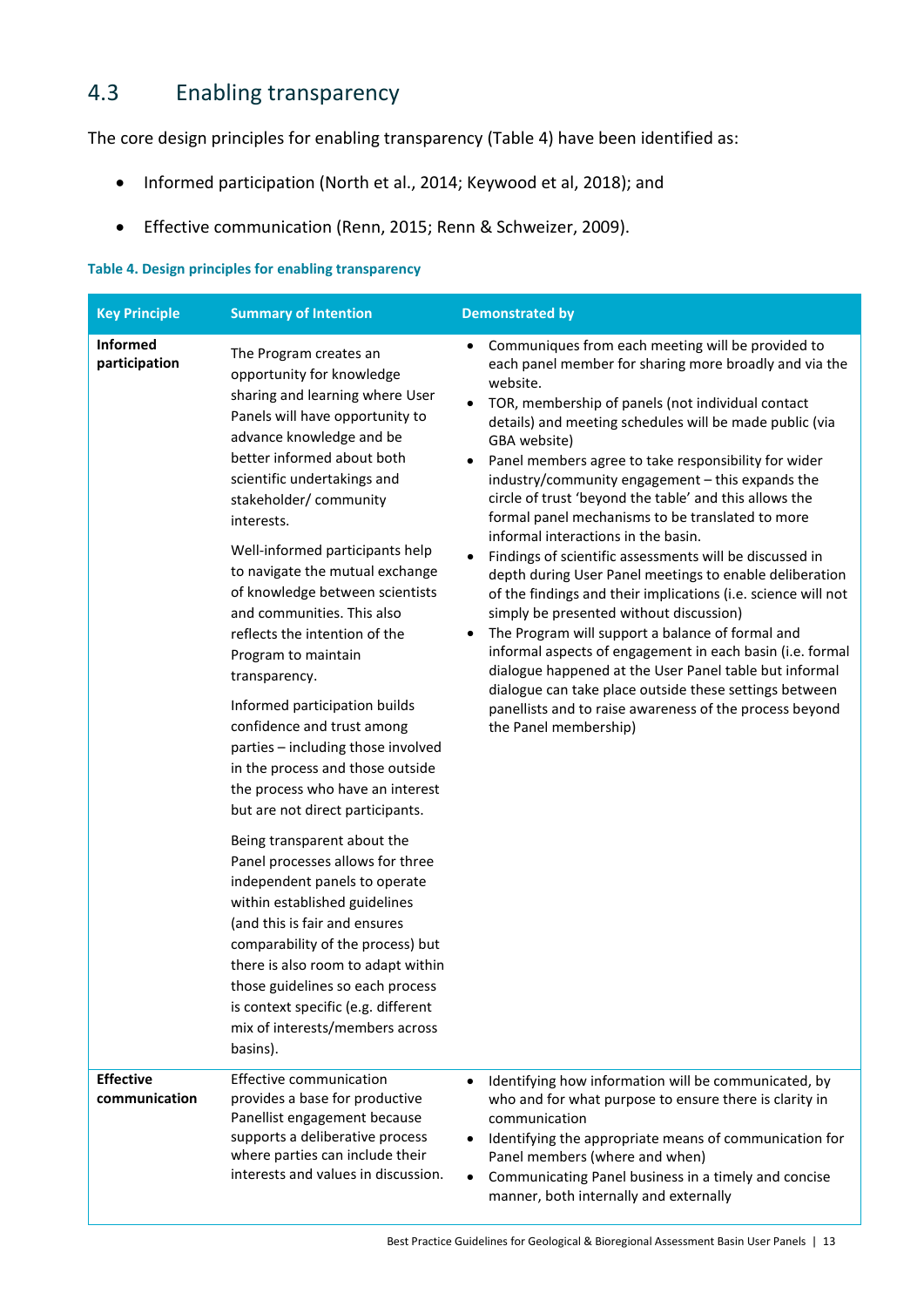| <b>Key Principle</b>                           | <b>Summary of Intention</b>                                                                                                                                                                                                                                                                                                                                                                                                                                                                                             | <b>Demonstrated by</b>                                                                                                                                                                                                                                                                                                                                                                                                                                                                                                                                                                                                                                                      |
|------------------------------------------------|-------------------------------------------------------------------------------------------------------------------------------------------------------------------------------------------------------------------------------------------------------------------------------------------------------------------------------------------------------------------------------------------------------------------------------------------------------------------------------------------------------------------------|-----------------------------------------------------------------------------------------------------------------------------------------------------------------------------------------------------------------------------------------------------------------------------------------------------------------------------------------------------------------------------------------------------------------------------------------------------------------------------------------------------------------------------------------------------------------------------------------------------------------------------------------------------------------------------|
| <b>Effective</b><br>communication<br>continued | Communication applies to both<br>communication within Panels and<br>beyond Panels. Members of User<br>Panels can have a significant role<br>in disseminating information and<br>facilitating outreach beyond the<br>Panels.<br>Effective communication is also<br>about adopting a realistic<br>approach to timely and<br>appropriate dissemination of<br>information, and scheduling of<br>meetings. This means setting<br>practical agendas that are<br>achievable in time available,<br>making all tasks time bound. | The use of communiques post meeting (communiques<br>$\bullet$<br>can be written collectively at the conclusion of each<br>meeting to ensure participation of all members in<br>reflecting the key points for broader communication)<br>Panel members commit to communicating to their<br>constituencies<br>Beyond the formal meetings, there may also be bilateral<br>$\bullet$<br>and multi-lateral program contact with users on an as<br>needs basis between meetings. The need for this will be<br>defined by things such as users holding data the Program<br>needs, clarification of needs, connecting GBA with any<br>parallel regulatory activities that may occur. |
|                                                | Matters of logistics should also be<br>considered such as ensuring<br>democratic opportunities for all<br>to participate (may include the<br>venue selection in the basins<br>rather than capital cities)                                                                                                                                                                                                                                                                                                               |                                                                                                                                                                                                                                                                                                                                                                                                                                                                                                                                                                                                                                                                             |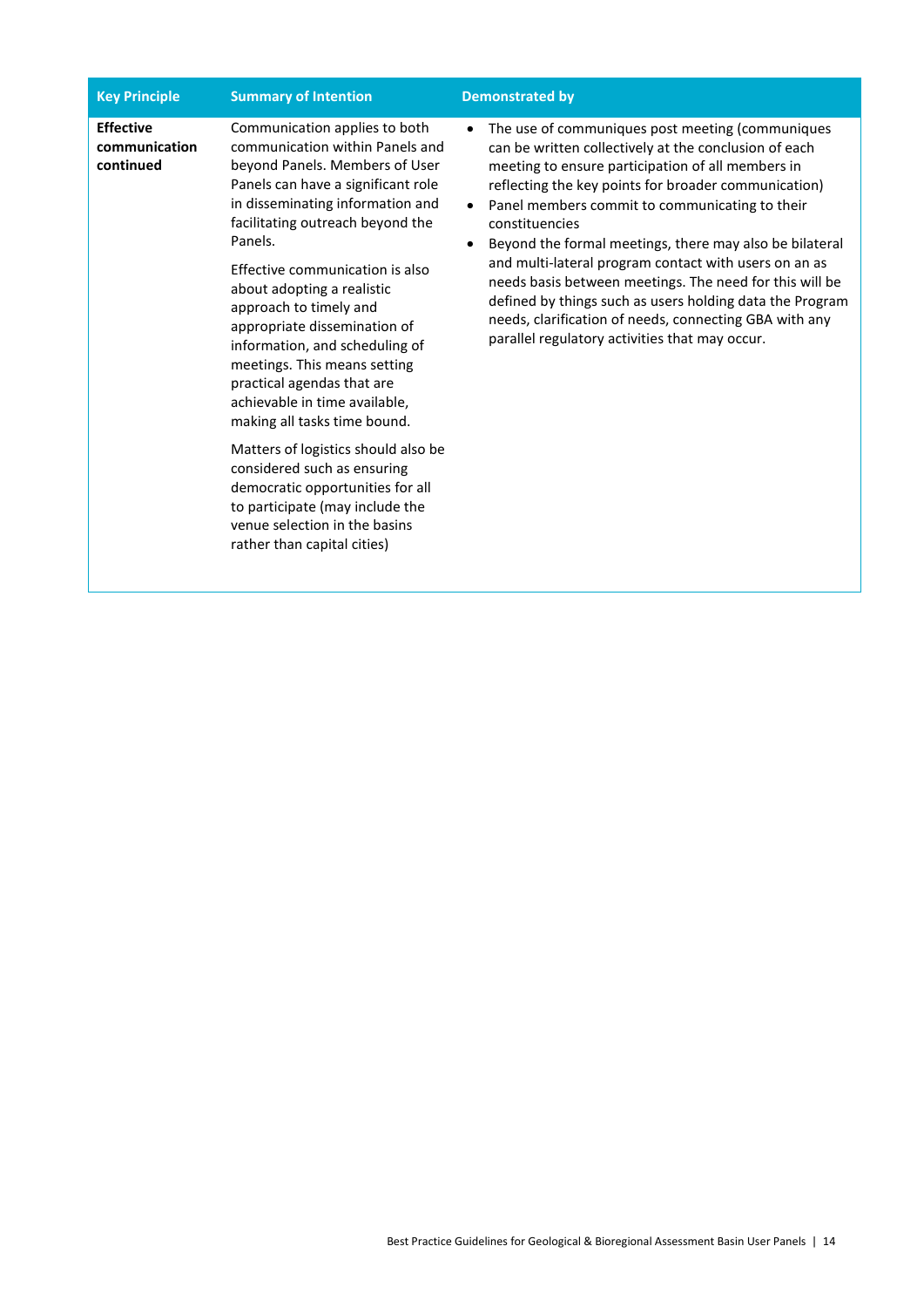# <span id="page-20-0"></span>**5 Monitoring and Evaluation of the Basin User Panels**

Given the introduction of User Panels to the GBA Program framework, there is an intention to conduct a targeted monitoring and evaluation (M&E) process to assess the effectiveness and performance of the User Panels over time. The M&E activities in relation to the User Panels specifically within the Program should be designed to elicit a combination of qualitative and quantitative data that will be comparable across time and across regions. A robust data collection process should test a common framework in various locations where membership, local issues and other contextual factors will vary. Recommended methods would include observation at meetings, interviews with Panel and Program members, and surveys to track sentiment over time.

In gathering this data over the course of the Program, the evidence base should be designed to respond to the following specific questions about the process and outcomes of the User Panels:

#### *How well do Program activities and outputs align with the needs of intended users?*

- o how well has the Program captured user needs?
- o how well have user needs been reflected in the Program scope and activities?
- o how well has the Program been able to ascertain and track if user needs have changed with time?

#### *How has data collected by the Program been used by the Program?*

o how well have processes around data transparency met user expectations and government guidelines?

#### *How well is the Program meeting the expectations of intended (and other) users?*

- o by whom and in what ways are Program outputs being used/applied?
	- o which elements of the Program are most useful? Why?

The M&E process has a clear opportunity to provide recommendations to improve Panel process during the course of the Program in order to enhance outcomes.

By aligning data collection back to the intended outcomes of the User Panel design (i.e. building legitimacy and trust; governing risk; and enabling transparency), there will also be scope to examine opportunities for learning across three panels in different geographies within Australia. For example:

- Were all Panel processes equally effective? Why/why not?
- What are the differences or similarities in the nature of the discussions across Australia?
- What methods were most effective and why?
- Where were the greatest success and challenges experienced? What was learned?

In this way, the investment in the User Panels in the GBA Program may provide useful lessons for other risk governance and engagement processes being implemented by the Department.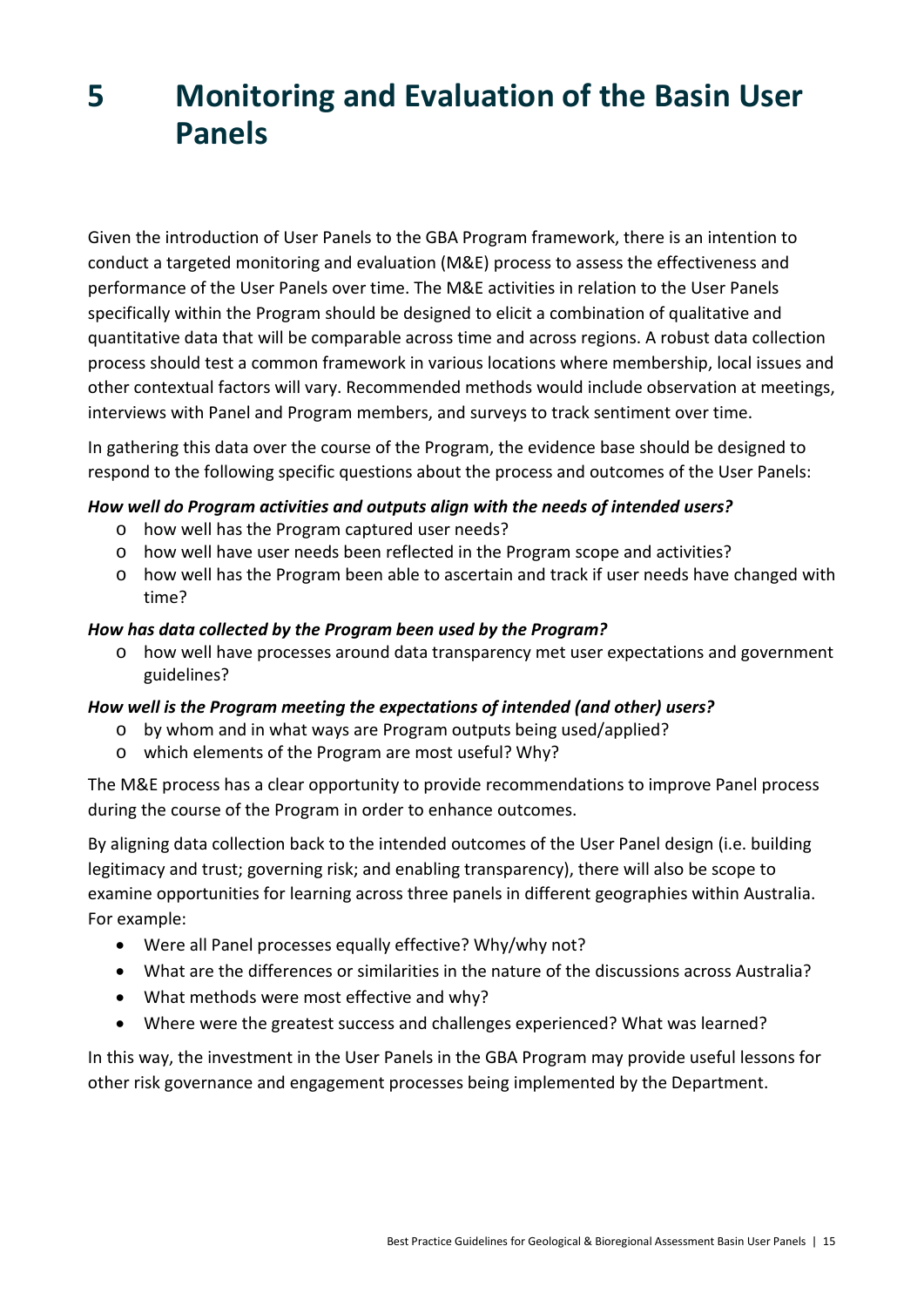### <span id="page-21-0"></span>**References**

- Anderson, M.B., Zandvliet, L. 2009. Getting it Right: Making Corporate-Community Relations Work. Sheffield, Greenleaf Publishing.
- Australian Government. 2017a. Making the most of our gas resources. Australian Government Factsheet, May 2017. URL: [https://www.energy.gov.au/sites/g/files/net3411/f/making-the-most-of-our-gas](https://www.energy.gov.au/sites/g/files/net3411/f/making-the-most-of-our-gas-resources-factsheet-2017_0.pdf%20Access%20date%2025.01.18)[resources-factsheet-2017\\_0.pdf](https://www.energy.gov.au/sites/g/files/net3411/f/making-the-most-of-our-gas-resources-factsheet-2017_0.pdf%20Access%20date%2025.01.18) Access date 25.01.18
- Australian Government. 2017b. Towards a new energy future. Australian Government Factsheet, May 2017. URL[: https://www.energy.gov.au/sites/g/files/net3411/f/towards-a-new-energy-future](https://www.energy.gov.au/sites/g/files/net3411/f/towards-a-new-energy-future-factsheet-2017_0.pdf)[factsheet-2017\\_0.pdf](https://www.energy.gov.au/sites/g/files/net3411/f/towards-a-new-energy-future-factsheet-2017_0.pdf) Access date 25.01.18
- Australian Government. 2018. Geological and Bioregional Assessment Program. URL: https://www.bioregionalassessments.gov.au/geological-and-bioregional-assessment-program Access date 30.06.18.
- Besley, J.C. 2010. Public engagement and the impact of fairness perceptions on decision favorability and acceptance. Science Communication 32, 256-280.
- Boully, L., McCollum, B., Vanderbyl, T., Claydon, G. 2005. Talk until the talking starts resolving conflict through dialogue. Paper presented to the International Conference on Engaging Communities, 14-17 August, Brisbane, Australia.
- Colvin, R.M., Witt, G.B., Lacey, J. 2015. Strange bedfellows or an aligning of values? Exploration of stakeholder values in an alliance of concerned citizens against coal seam gas mining. Land Use Policy 42, 392-399.
- Colvin, R.M., Witt, G.B., Lacey, J. 2016. Approaches to identifying stakeholders in environmental management: Insights from practitioners to go beyond the 'usual suspects'. *Land Use Policy* 52, 266- 276.
- Finkel, A., Moses, K., Munro, C., Effeney, T., O'Kane, M. 2017. Independent Review into the Future Security of the National Electricity Market: Blueprint for the Future. Canberra, Commonwealth of Australia.
- Jacquet, J. B. 2014. Review of risks to communities from shale energy development. Environmental Science & Technology 48(15), 8321-8333.
- Kasperson, R.E., Renn, O., Slovic, P. Brown, H.S., Emel, J. Goble, R., Kasperson, J.X., Ratcik, S. 1988. The Social Amplification of Risk: A conceptual framework. Risk Analysis 2, 177-187.
- Keywood, M., Grant, S., Walton, A., Aylward, L., Rifkin, W., Witt, K., Kumar, A., Williams, M. 2018. Human Health effects of Coal Seam Gas Activity - A Study Design Framework. Final report to the Gas Industry Social and Environmental Research Alliance (GISERA). January 2018. CSIRO, Australia.
- Lacey, J., Carr-Cornish, S., Zhang, A., Eglinton, K., Moffat, K. 2017. The art and science of community relations: Procedural fairness at Newmont's Waihi Gold Operations, New Zealand. Resources Policy 52, 245-254.
- Lacey, J., Howden, M., Cvitanovic, C., Colvin, R.M. 2018. Understanding and managing trust at the climate science-policy interface. Nature Climate Change 8, 22-28.
- Lacey, J., Lamont, J. 2014. Using social contract to inform social licence to operate: An application in the Australian coal seam gas industry. Journal of Cleaner Production 84, 831-839.
- Linke, S., Dreyer, M., Sellke, P. 2011. The Regional Advisory Councils: What is Their Potential to Incorporate Stakeholder Knowledge into Fisheries Governance? Ambio 40, 133-143.
- Linke, S., Gilek, M., Karlsson, M., Udovyk, O. 2014. Unravelling science-policy interactions in environmental risk governance of the Baltic Sea: comparing fisheries and eutrophication. Journal of Risk Research 17, 505-523
- Mercer-Mapstone, L., Rifkin, W., Louis, W., Moffat, K. 2017b. Meaningful dialogue outcomes contribute to laying a foundation for social licence to operate. Resources Policy 53, 347-355.
- Mercer-Mapstone, L., Rifkin, W., Moffat, K., Louis, W. 2017a. Conceptualising the role of dialogue in social licence to operate. Resources Policy 54, 137-146.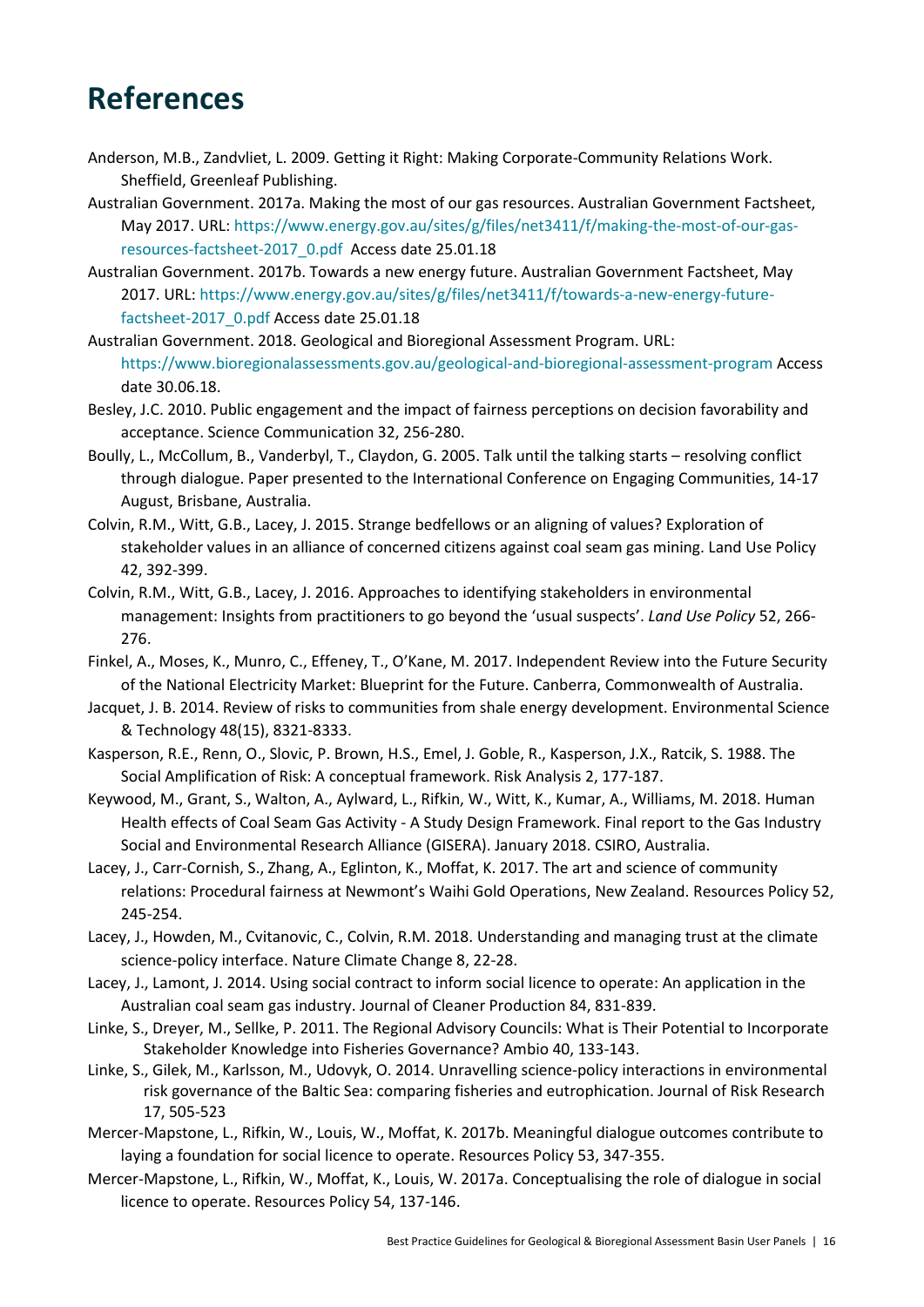- Moffat, K., Boughen, N., Zhang, A., Lacey, J., Fleming, D., Uribe, K. 2014b. Chilean attitudes toward mining: Citizen Survey, 2014 results. Australia, CSIRO.
- Moffat, K., Lacey, J., Boughen, N., Carr-Cornish, S., Rodriguez, M. 2018a. Understanding the social acceptance of mining. In S. Lodhia (Ed.), Mining and Sustainable Development: Current Issues. London, Routledge, pp. 27-43.
- Moffat, K., Lacey, J., McCrea, R., Poruschi, L. 2017. Social licence to operate in the Beetaloo Basin and Northern Territory. Australia, CSIRO.
- Moffat, K., Zhang, A., Boughen, N. 2014a. Australian attitudes toward mining: Citizen Survey, 2014 results. Australia, CSIRO.
- Moffat. K., Pert, P., McCrea, R., Boughen, N., Rodriguez, M., Lacey, J. 2018b. Australian attitudes toward mining: Citizen survey, 2017 results. Australia, CSIRO.
- North, D.W., Stern, P.C., Webler, T., Field, P. 2014. Public and stakeholder participation for managing and reducing the risks of shale gas development. Environmental Science & Technology 48, 8388-8396.
- Parsons, R., Lacey, J., Moffat, K. 2014. Maintaining legitimacy of a contested practice: How the minerals industry understands its 'social licence to operate'. Resources Policy 41, 83-90.
- Randall, A. 2012. Coal seam gas toward a risk management framework for a novel intervention. Environmental and Planning Law Journal 29, 152-162.
- Reed, M. 2008. Stakeholder participation for environmental management: A literature review. Biological Conservation 141, 2417-2431.
- Renn, O. 2015. Stakeholder and Public Involvement in Risk Governance. International Journal of Disaster Risk Science 6, 8-20.
- Renn, O., Schweizer, P-J. 2009. Inclusive Risk Governance: Concepts and Application to Environmental Policy Making. Environmental Policy and Governance 19, 174-185.
- Rowe, G., Horlick-Jones, T., Walls, J., Pidgeon, N. 2005. Difficulties in evaluating public engagement initiatives: reflections on an evaluation of the UK GM Nation? Public debate about transgenic crops. Public Understanding of Science 14, 331-352.
- Rowe, G., Horlick-Jones, T., Walls, J., Poortinga, W., Pidgeon, N.F. 2008. Analysis of a normative framework for evaluating public engagement exercises: reliability, validity and limitations. Public Understanding of Science 17, 419-441.
- Small, M.J., Stern, P.C., Bomberg, E., Christopherson, S.M., Goldstein, B.D., Israel, A.L., Zielinska, B. 2014. Risks and risk governance in unconventional shale gas development. Environmental Science & Technology 48, 8289-8297.
- Smith, S.M., Shepherd, D.D., Dorward, P.T. 2012. Perspectives on community representation within the Extractive Industries Transparency Initiative: Experiences from south-east Madagascar. Resources Policy 37, 241-250.
- Stern, M.J., Coleman, K.J. 2015. The Multidimensionality of Trust: Applications in Collaborative Natural Resource Management. Society & Natural Resources 28, 117-132.
- Tyler, T.R. 2000. Social justice: Outcome and procedure. International Journal of Psychology 35,117-125.
- van der Vegt, R.G. 2017. A literature review on the relationship between risk governance and public engagement in relation to complex environmental issues. Journal of Risk Research, <https://doi.org/10.1080/13669877.2017.1351466>
- Walton, A., Leonard, Williams, R., and McCrea, R. 2015. A review of community concerns about onshore gas development: Challenges and opportunities (CSIRO report prepared for the Government of Victoria). Australia, CSIRO.
- Walton, A., McCrea, R. Leonard, R., Williams, R. 2013. Resilience in a Changing Community Landscape of Coal Seam Gas: Chinchilla in Southern Queensland. Journal of Economic and Social Policy 15, Article 2.